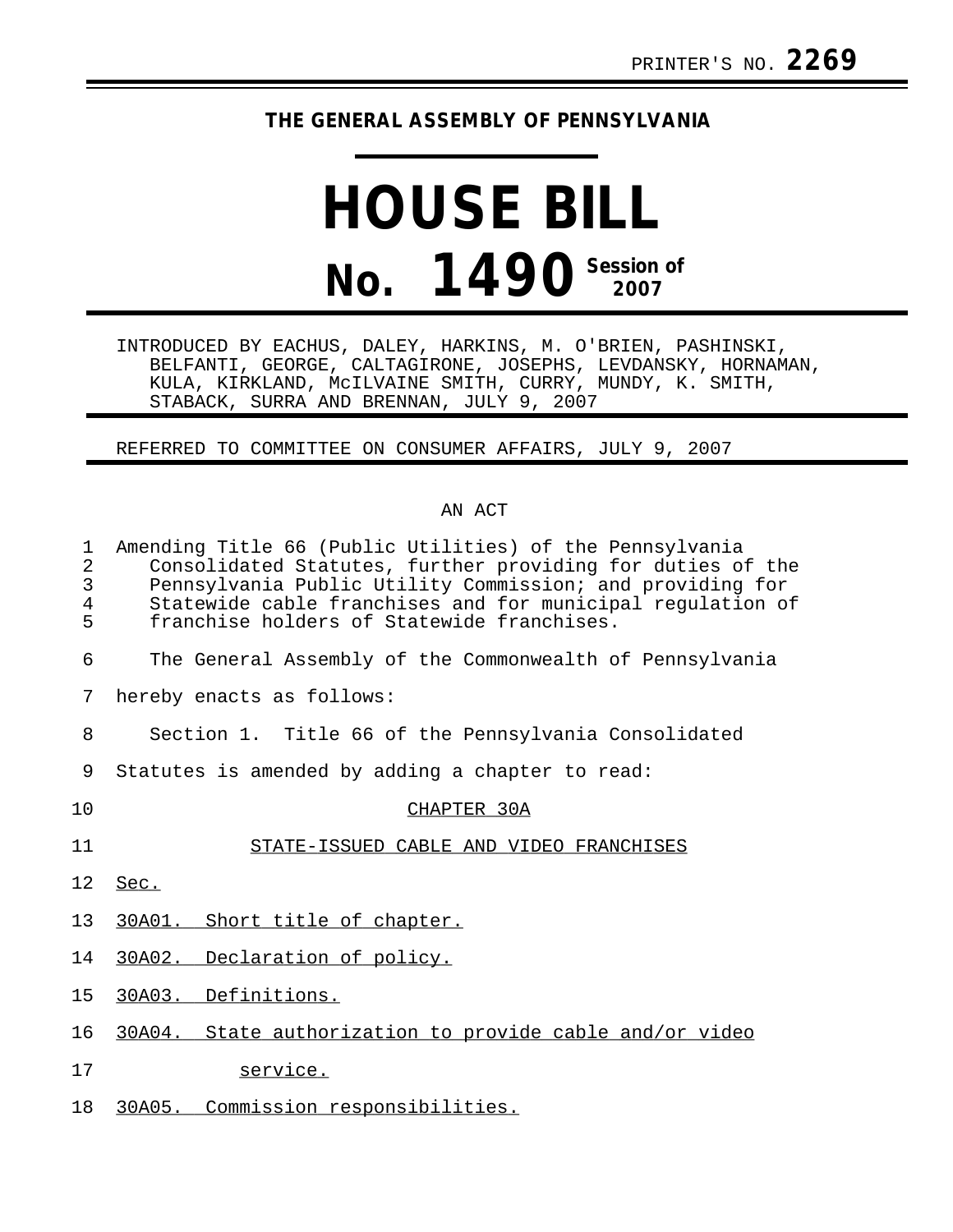- 1 30A06. Application for Statewide cable franchise.
- 2 30A07. Length of Statewide franchise.
- 3 30A08. Termination of Statewide franchise.
- 4 30A09. Abandonment of service.
- 5 30A10. Access to public rights-of-way.
- 6 30A11. Municipal regulation of franchise holders.
- 7 30A12. Payment and remittance of franchise fee.
- 8 30A13. Public, educational and governmental access channels.
- 9 30A14. Cable operator's community commitment and
- 10 responsibilities.
- 11 30A15. Deployment requirements for Statewide cable license.
- 12 30A16. Discrimination in provision of service prohibited.
- 13 30A17. Requirement of adequate service and consumer protection.
- 14 30A18. Enforcement.
- 15 30A19. Statewide high-speed broadband assessment and
- 16 development.
- 17 § 30A01. Short title of chapter.
- 18 This chapter shall be known and may be cited as the Consumer
- 19 Choice Cable Franchising and High-speed Broadband Promotion Act.
- 20 § 30A02. Declaration of policy.
- 21 The General Assembly finds and declares as follows:
- 22 That it is and has been the longstanding policy of this
- 23 Commonwealth that every resident and business in this
- 24 Commonwealth has a right to have equal physical and social
- 25 access to adequate telecommunications services at just and
- 26 reasonable rates, because universal access to the benefits of
- 27 telephony is fundamental to effective communication, quality of
- 28 life, economic development, public safety and security and
- 29 democratic participation. Telecommunications, however, is
- 30 undergoing dramatic changes with new technologies driving the

20070H1490B2269 - 2 -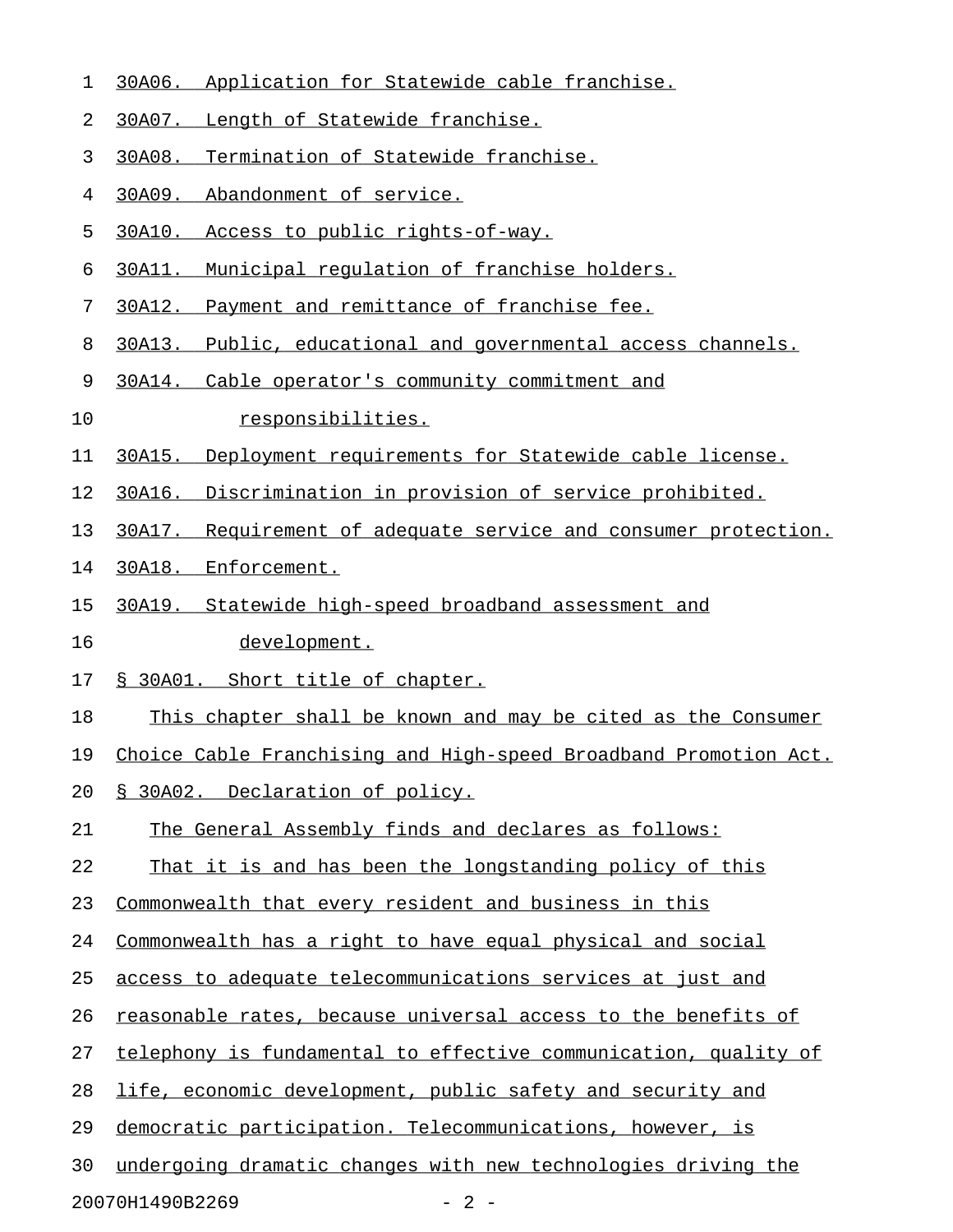| 1  | ways people communicate with one another. No matter the source   |
|----|------------------------------------------------------------------|
| 2  | or vehicle by which people communicate with each other, the      |
| 3  | people of this Commonwealth have the right to adequate service   |
| 4  | at just and reasonable rates. Therefore, all telecommunications  |
| 5  | services must meet the highest standards of quality, reliability |
| 6  | and safety, including protecting and expanding the system of     |
| 7  | emergency 911 service, which requires sufficient investment in   |
| 8  | telecommunications infrastructure and, as many years of          |
| 9  | experience have shown, adequate staffing provided by trained     |
| 10 | career employees operating under the applicable safety codes and |
| 11 | requlations. New cable television services requlation is         |
| 12 | necessary to:                                                    |
| 13 | Promote adequate, affordable and efficient cable<br>(1)          |
| 14 | services to the citizens and residents of this Commonwealth.     |
| 15 | Promote and encourage the optimum development of the<br>(2)      |
| 16 | educational, government and community-based service              |
| 17 | potentials of the cable television medium.                       |
| 18 | (3)<br>Provide just and reasonable rates for cable               |
| 19 | television service without geographic discrimination.            |
| 20 | Protect the municipalities of this Commonwealth as<br>(4)        |
| 21 | to the issuance of consents and agreements for the operations    |
| 22 | of cable television companies in municipalities and              |
| 23 | jurisdictions of municipalities.                                 |
| 24 | Protect the rights of consumers to access lawful<br>(5)          |
| 25 | Internet content of their choice, subject to law enforcement,    |
| 26 | and connect their choice of legal devices that do not harm       |
| 27 | the network.                                                     |
| 28 | Cooperate with the Federal Government in promoting<br>(6)        |
| 29 | and coordinating efforts to requlate cable television            |
| 30 | effectively and in the public interest.                          |
|    |                                                                  |

20070H1490B2269 - 3 -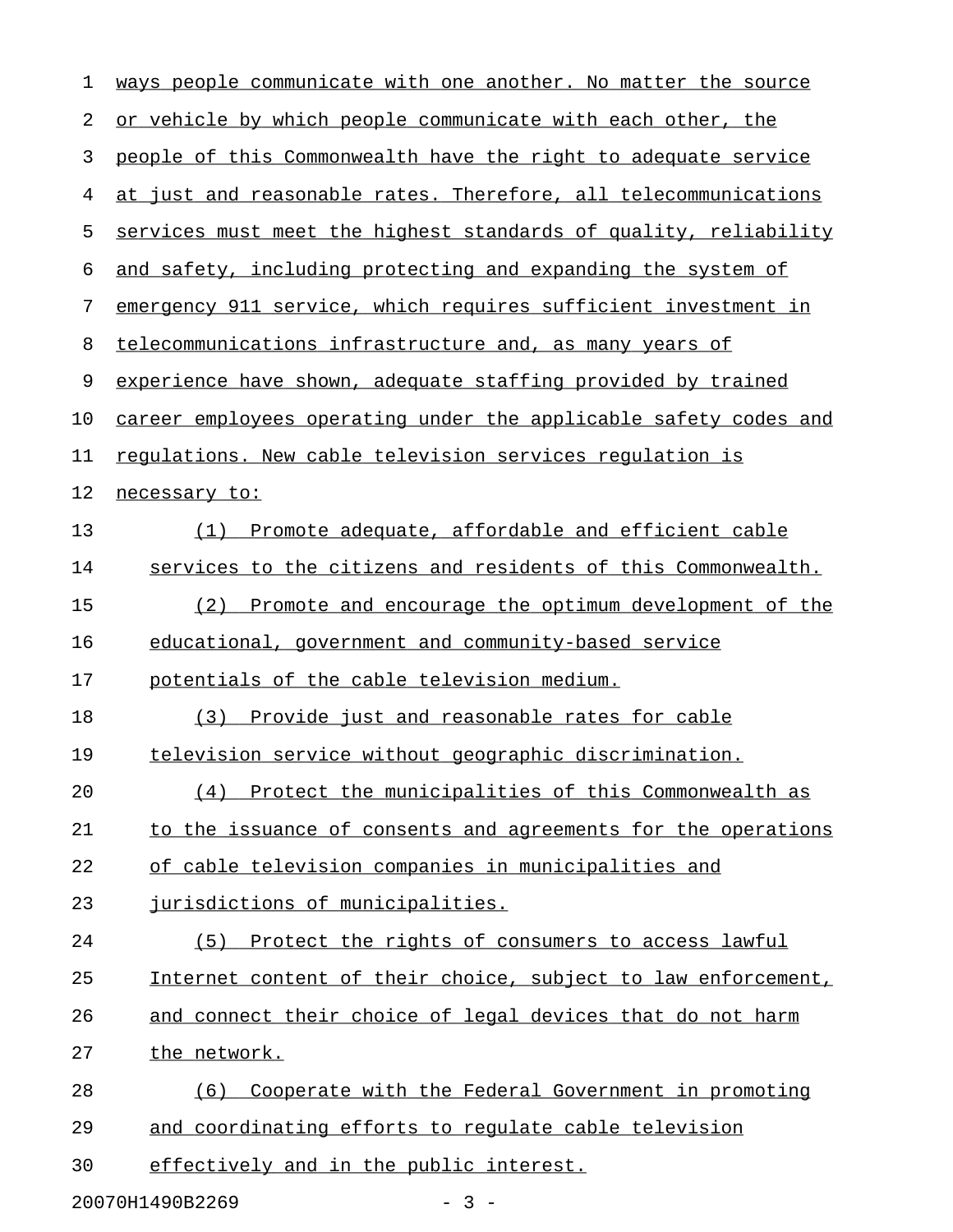| $\mathbf 1$    | (7) Competition in providing cable services is emerging       |
|----------------|---------------------------------------------------------------|
| $\overline{2}$ | with the convergence of pre-existing and new technologies for |
| 3              | providing voice, video and data services, which results in    |
| 4              | increased investment in this Commonwealth, lower prices and   |
| 5              | improved service offerings for consumers.                     |
| 6              | Increased investment in and the potential for<br>(8)          |
| 7              | competition in the cable service market through the provision |
| 8              | of new communications services and deployment of advanced     |
| 9              | communication infrastructure further enhances economic        |
| 10             | opportunities and the overall health, safety and welfare of   |
| 11             | the residents of this Commonwealth.                           |
| 12             | State-issued franchises for providing cable service<br>(9)    |
| 13             | will promote and facilitate the deployment of advanced        |
| 14             | technologies and new services ubiquitously to all communities |
| 15             | and preserve Pennsylvania's ability to compete in the         |
| 16             | national and global market place for business and industry    |
| 17             | and the creation and preservation of jobs.                    |
| 18             | Modifying existing cable service regulation through<br>(10)   |
| 19             | the enactment of new standards and procedures that provide    |
| 20             | consumers with access to a competitive, facilities-based      |
| 21             | cable market that also preserves the municipal authority to   |
| 22             | maintain and manage public rights-of-way, collect a franchise |
| 23             | fee, administer public educational and governmental access    |
| 24             | channels and ensure that competitive cable services are       |
| 25             | delivered in a nondiscriminatory manner is warranted in this  |
| 26             | Commonwealth.                                                 |
| 27             | Nothing in this act shall be seen to limit or<br>(11)         |
| 28             | reduce the protection afforded to cable television customers, |
| 29             | broadband Internet services customers, telephone customers    |
| 30             | and customers of advanced communications services generally,  |
|                | 20070H1490B2269<br>- 4 -                                      |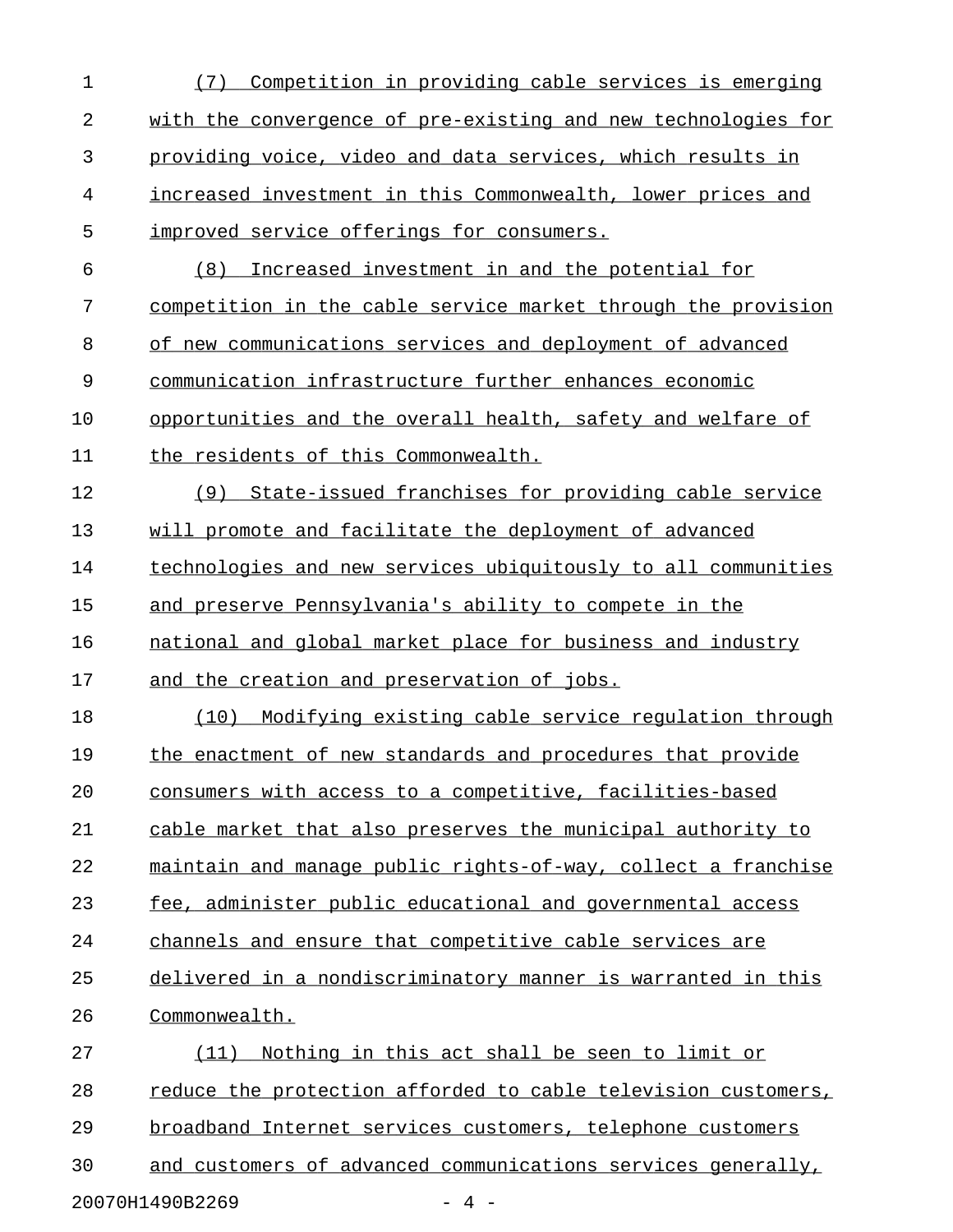| $\mathbf 1$ | and it is in the public interest to ensure that customers        |
|-------------|------------------------------------------------------------------|
| 2           | continue to be provided a high level of customer protection      |
| 3           | and customer service in a more competitive market. Therefore,    |
| 4           | the General Assembly declares that the Commonwealth needs to     |
| 5           | fundamentally reform broadband Internet access and cable         |
| 6           | television to provide 21st Century technology to all             |
| 7           | Pennsylvanians that is safe, reliable and affordable.            |
| 8           | § 30A03. Definitions.                                            |
| 9           | The following words and phrases when used in this chapter        |
| 10          | shall have the meanings given to them in this section unless the |
| 11          | context clearly indicates otherwise:                             |
| 12          | "Cable operator." Any person or group of persons who:            |
| 13          | (1) provides cable service over a cable system and               |
| 14          | directly or through one or more affiliates owns a significant    |
| 15          | interest in such cable system; or                                |
| 16          | otherwise controls or is responsible for, through<br>(2)         |
| 17          | any arrangement, the management and operation of such a cable    |
| 18          | system, as set forth in section 522(5) of the Cable              |
| 19          | <u>Communications Policy Act of 1984 (Public Law 98-549, 47</u>  |
| 20          | $U.S.C. S 522(5)$ .                                              |
| 21          | "Cable service." The one-way transmission to subscribers of      |
| 22          | video programming or other programming service, and subscriber   |
| 23          | interaction, if any, which is required for the selection or use  |
| 24          | of such video programming or other programming service and       |
| 25          | subscriber interaction, if any, which is required for the        |
| 26          | selection or use of such video programming or other programming  |
| 27          | service, regardless of the technology utilized by a cable        |
| 28          | television company to enable such selection or use.              |
| 29          | "Cable system." Any facility consisting of a set of closed       |
| 30          | transmission paths and associated signal generation, reception   |
|             | 20070H1490B2269<br>$-5 -$                                        |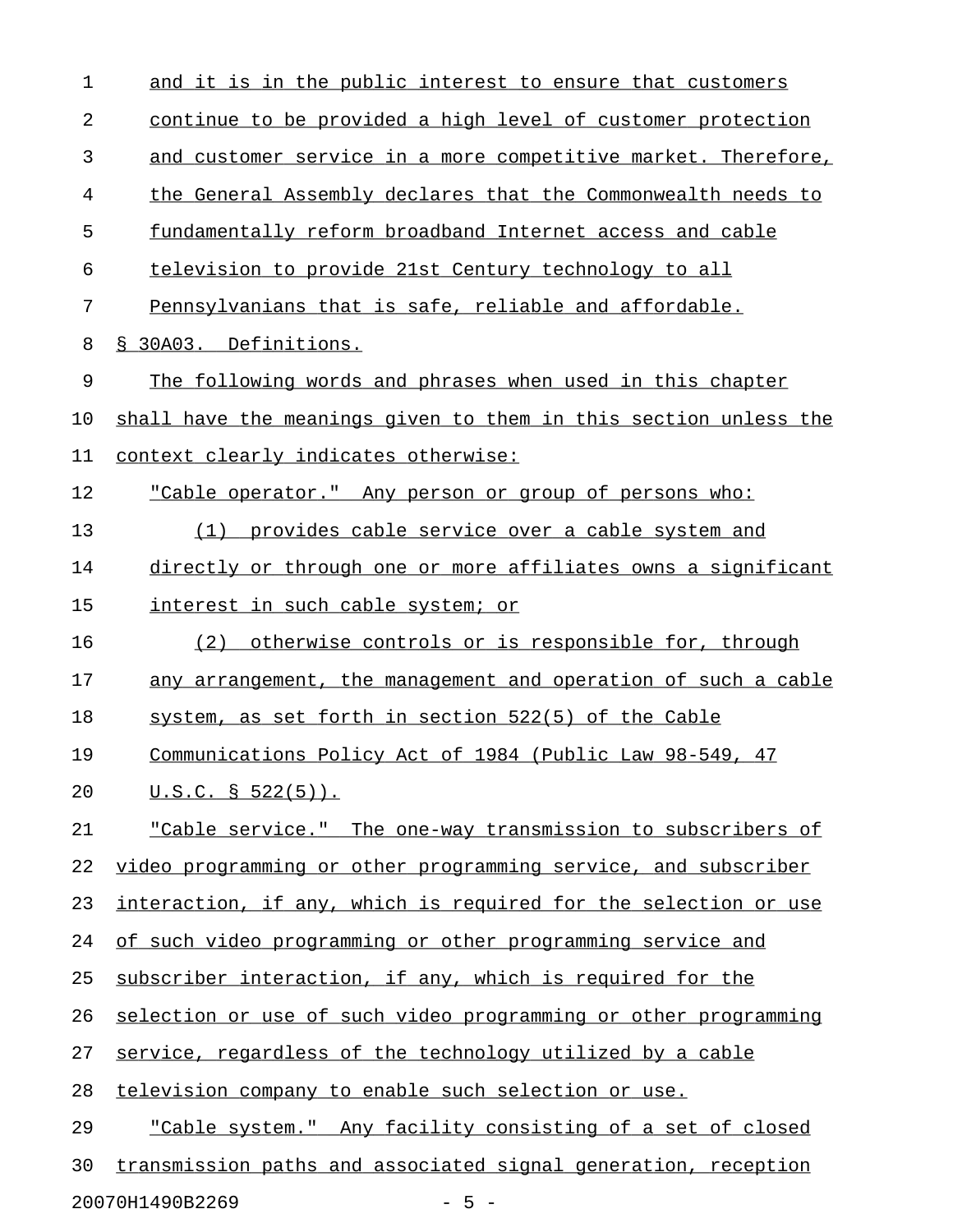| 1  | and control equipment that is designed to provide cable service  |
|----|------------------------------------------------------------------|
| 2  | which includes video programming without regard to the           |
| 3  | technology used to deliver such video programming, including     |
| 4  | Internet protocol technology or any successor technology and     |
| 5  | which is provided to multiple subscribers within a community, as |
| 6  | set forth in section 522(7) of the Cable Communications Policy   |
| 7  | Act of 1984 (Public Law 98-549, 47 U.S.C. § 522(7)), but the     |
| 8  | term does not include:                                           |
| 9  | (1) A facility that serves only to retransmit the                |
| 10 | television signals of one or more television broadcast           |
| 11 | stations.                                                        |
| 12 | (2) A facility that serves subscribers without using any         |
| 13 | public rights-of-way.                                            |
| 14 | (3) A facility of a common carrier which is subject, in          |
| 15 | whole or in part, to the provisions of Title II of the           |
| 16 | Communications Act of 1934 (48 Stat. 1064, 47 U.S.C. § 201 et    |
| 17 | seq.), except that such facility shall be considered a cable     |
| 18 | system other than for purposes of section 541(c) of the Cable    |
| 19 | Communications Policy Act of 1984 (Public Law 98-549, 47         |
| 20 | U.S.C. § 541(c)) to the extent such facility is used in the      |
| 21 | transmission of video programming directly to subscribers,       |
| 22 | unless the extent of such use is solely to provide               |
| 23 | interactive on-demand services.                                  |
| 24 | (4) An open video system that complies with section 573          |
| 25 | of the Communications Act of 1934 (48 Stat. 1064, 47 U.S.C. §    |
| 26 | $573$ ).                                                         |
| 27 | (5) Any facilities of any electric utility used solely           |
| 28 | for operating its electric utility system.                       |
| 29 | "CATV company." Any person or group of persons who:              |
| 30 | (1) provides cable service over a cable system and               |
|    | 20070H1490B2269<br>$-6-$                                         |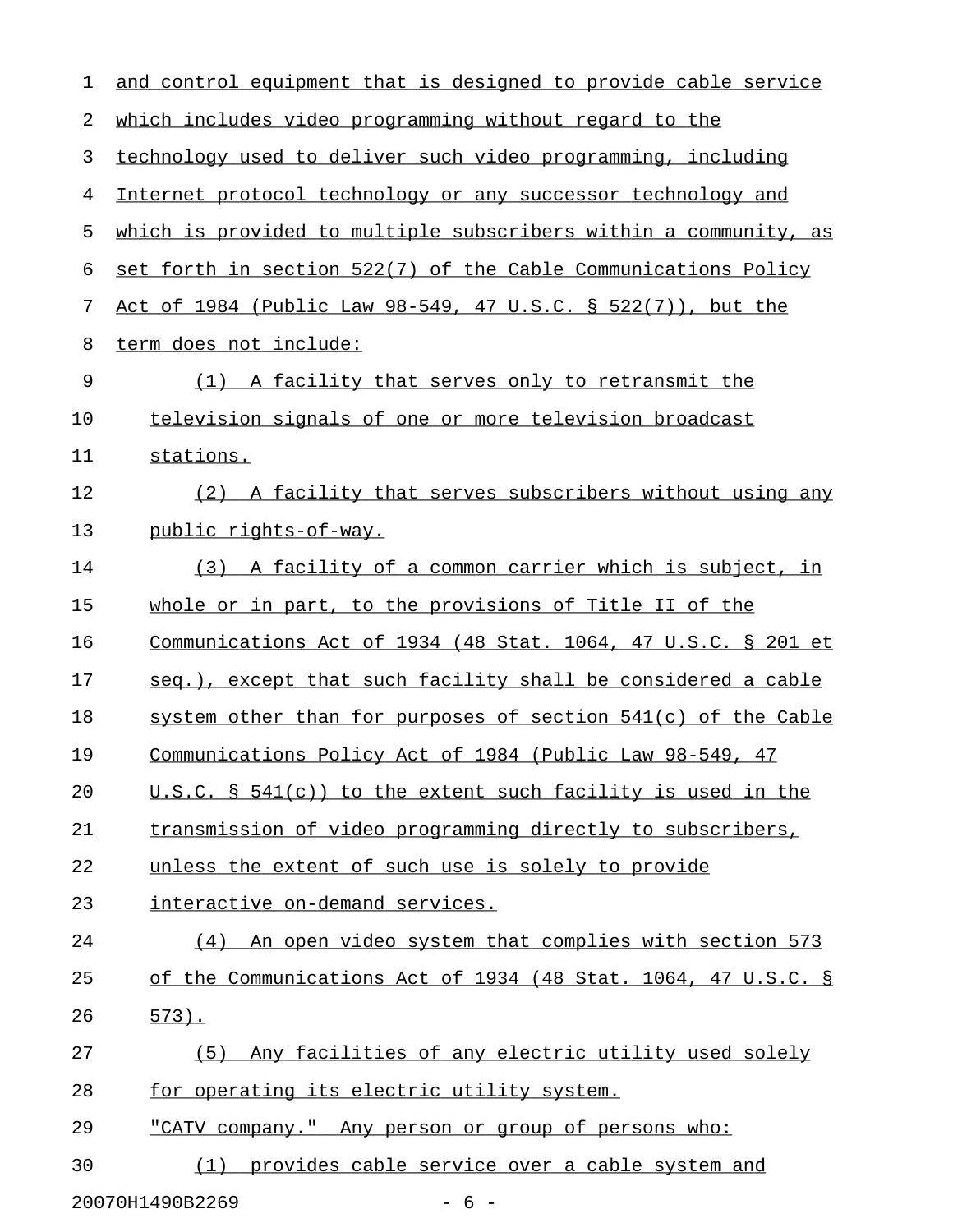| 1  | directly or through one or more affiliates owns a significant    |
|----|------------------------------------------------------------------|
| 2  | interest in such cable system; or                                |
| 3  | otherwise controls or is responsible for, through<br>(2)         |
| 4  | any arrangement, the management and operation of such a cable    |
| 5  | system.                                                          |
| 6  | "CATV system." Any facility which receives and amplifies the     |
| 7  | signals broadcast by one or more television stations and         |
| 8  | redistributes such signals by wire, cable or other means or      |
| 9  | which distributes signals it originates or which are originated  |
| 10 | by another for viewing by subscribers, whether the wire, cable   |
| 11 | or other facilities are owned or leased. A CATV system shall not |
| 12 | include:                                                         |
| 13 | the poles or other facilities of any telephone<br>(1)            |
| 14 | corporation used to provide channel service as a common          |
| 15 | carrier;                                                         |
| 16 | a system serving not more than 250 subscribers; or<br>(2)        |
| 17 | (3)<br>a master antenna system servicing subscribers             |
| 18 | situated on property under common ownership.                     |
| 19 | "Commission." The Pennsylvania Public Utility Commission, or     |
| 20 | successor agency.                                                |
| 21 | "Franchise." An initial authorization, or renewal of an          |
| 22 | authorization, issued by a franchising authority, regardless of  |
| 23 | whether the authorization is designated as a franchise, permit,  |
| 24 | license, resolution, contract, certificate, agreement or         |
| 25 | otherwise, that authorizes the construction and operation of a   |
| 26 | cable system in public rights-of-way.                            |
| 27 | "Franchise holder." A person who has received a State-issued     |
| 28 | certificate of franchise authority but has not transferred or    |
| 29 | terminated such franchise authorization, in accordance with the  |
| 30 | provisions of this chapter.                                      |

20070H1490B2269 - 7 -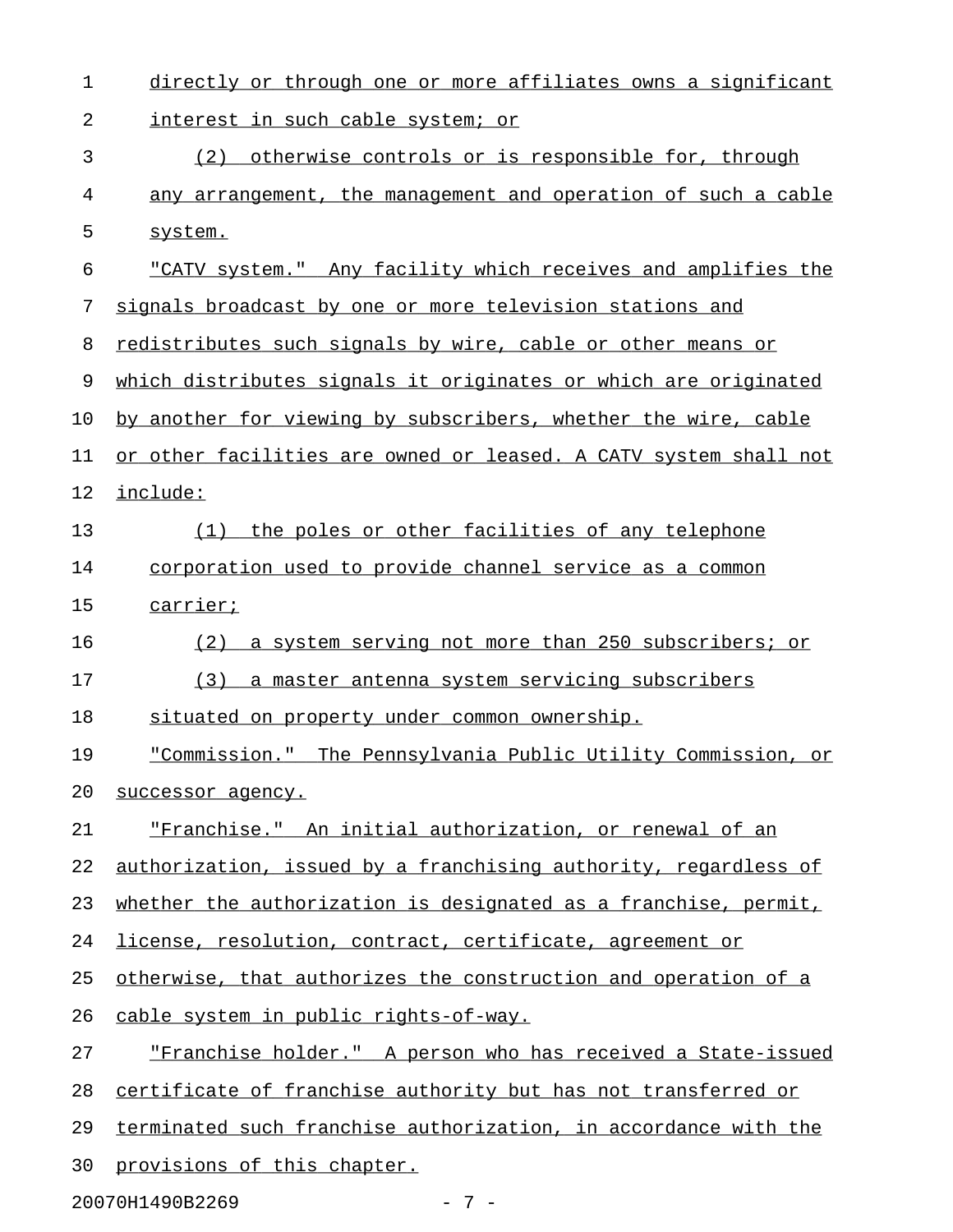| 1  | "Franchising authority." The commission and municipalities       |
|----|------------------------------------------------------------------|
| 2  | which are entitled to grant franchises and impose fees in        |
| 3  | accordance with sections 522(10) and 542 of the Cable            |
| 4  | Communications Policy Act of 1984 (Public Law 98-549, 47 U.S.C.  |
| 5  | §§ 522(10) and 542).                                             |
| 6  | "Gross revenues." Any and all revenues, including cash,          |
| 7  | credits, property or consideration of any kind or nature arising |
| 8  | from, attributable to, or in any way derived directly or         |
| 9  | indirectly from the operation of the franchisee's cable system,  |
| 10 | including the studios and other associated facilities, to        |
| 11 | provide cable services. Gross revenues include, by way of        |
| 12 | illustration and not limitation, monthly fees charged            |
| 13 | subscribers for any basic, optional, premium, per-channel, per-  |
| 14 | program or cable programming service; installation               |
| 15 | disconnection, reconnection and change-in-service fees; leased   |
| 16 | channel fees; late fees and administrative fees; payments or     |
| 17 | other consideration received from programmers for carriage of    |
| 18 | programming on the system; revenues from rentals or sales of     |
| 19 | converters or other equipment; any studio rental, production     |
| 20 | equipment and personnel fees; advertising revenues; barter;      |
| 21 | revenues from program quides; revenues from the sale or carriage |
| 22 | of other cable services; and revenues from home shopping         |
| 23 | channels and other revenue sharing arrangements. Gross revenues  |
| 24 | shall include revenues received by an entity other than the      |
| 25 | franchisee, an affiliate or other entity that operates the       |
| 26 | system where necessary to prevent evasion or avoidance of the    |
| 27 | obligation to pay the franchise fee. The term shall not include: |
| 28 | (1) amounts not actually received, even if billed, such          |
| 29 | as bad debt; refunds, rebates or discounts to subscribers or     |
| 30 | third parties; or revenue imputed from the provision of cable    |
|    | $-8 -$<br>20070H1490B2269                                        |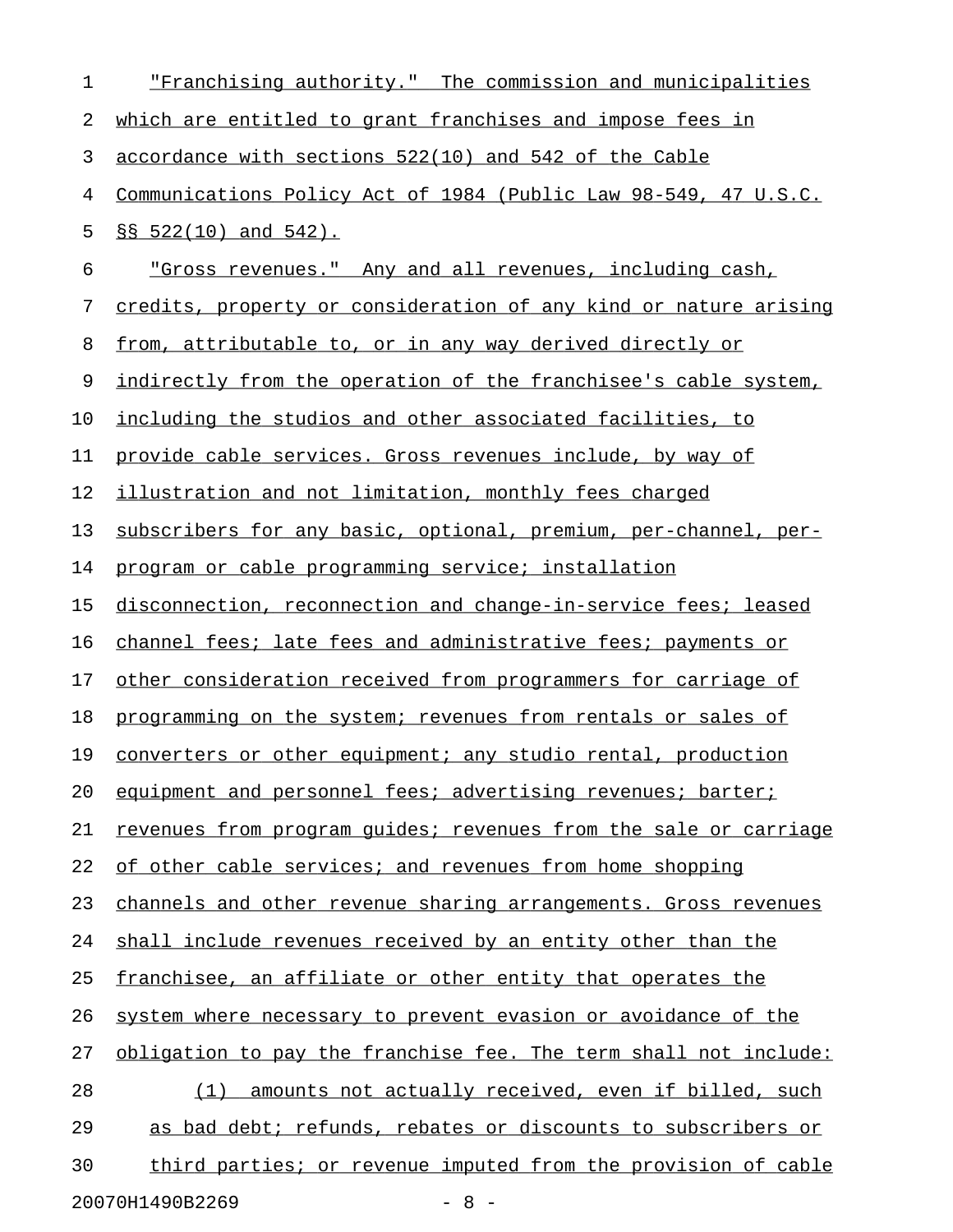| $\mathbf 1$ | services for free or at reduced rates to any person as              |
|-------------|---------------------------------------------------------------------|
| 2           | required or allowed by law, including, without limitation,          |
| 3           | the provision of such services to public institutions, public       |
| 4           | schools, governmental entities or employees, other than             |
| 5           | forgone revenue chosen not to be received in exchange for           |
| 6           | trades, barters, services or other items of value; or               |
| 7           | (2) any revenue from any charges or fees derived from               |
| 8           | services classified as noncable services and information            |
| 9           | services and any other revenues attributed by the holder of a       |
| 10          | certificate of approval or systemwide franchise to noncable         |
| 11          | services in accordance with the Federal Communications              |
| 12          | Commission's rules, regulations, standards or orders; amounts       |
| 13          | billed to and collected from subscribers to recover any tax,        |
| 14          | fee or surcharge of general applicability imposed by any            |
| 15          | governmental entity on the holder of a certificate of               |
| 16          | approval; or a systemwide franchise, including, without             |
| 17          | <u>limitation, sales and use taxes, gross receipt taxes, excise</u> |
| 18          | taxes, utility user taxes, public service taxes,                    |
| 19          | communication taxes and any other fee not imposed. In the           |
| 20          | case of cable service that may be bundled or integrated             |
| 21          | functionally with other services, capabilities or                   |
| 22          | applications, the gross revenues shall only include those           |
| 23          | charges or fees derived from or attributable to the provision       |
| 24          | of cable service, as reflected on the books and records of          |
| 25          | the holder of a certificate of approval or a systemwide             |
| 26          | franchise, as the case may be, in accordance with the rules,        |
| 27          | regulations, standards and orders of the Federal                    |
| 28          | Communications Commission.                                          |
| 29          | "High-speed broadband." A communication channel using any           |
| 30          | technology and having a bandwidth equal to or greater than two      |

20070H1490B2269 - 9 -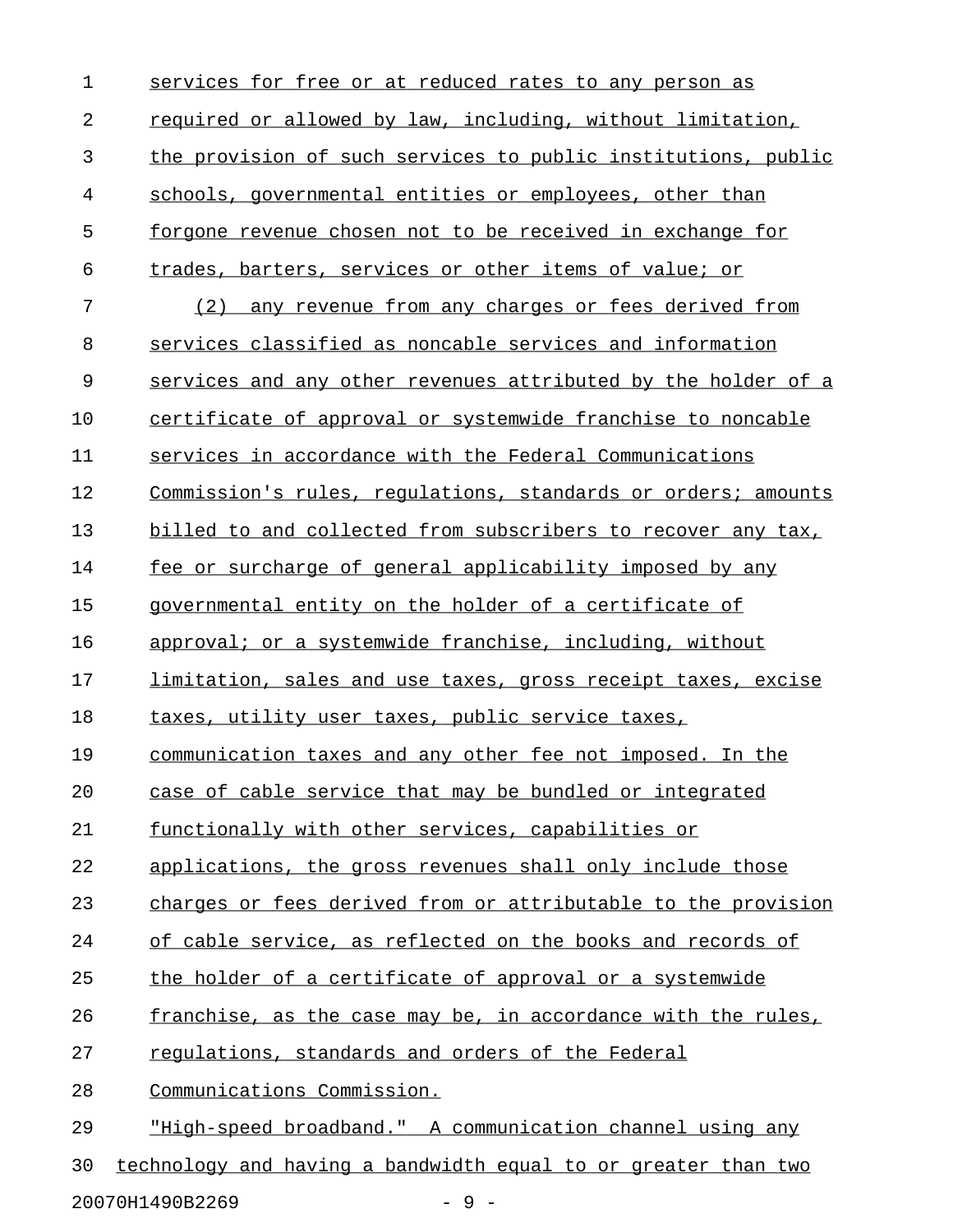| 1  | megabits per second (mps) in the downstream direction and equal  |
|----|------------------------------------------------------------------|
| 2  | to or greater than one megabit in the upstream.                  |
| 3  | "Incumbent cable operator." The cable operator serving the       |
| 4  | largest number of cable subscribers in a particular municipal    |
| 5  | franchise area on the effective date of this chapter.            |
| 6  | "Low-income household." A household whose income is 30% of       |
| 7  | the median household income in this Commonwealth.                |
| 8  | <u>"Municipality." Cities of the first class, cities of the </u> |
| 9  | second class, cities of the second class A, cities of the third  |
| 10 | class, boroughs, incorporated towns, townships of the first      |
| 11 | class, townships of the second class and home rule               |
| 12 | municipalities within this Commonwealth.                         |
| 13 | <u>"Person." An individual, partnership, association, joint</u>  |
| 14 | stock company, trust, corporation, government entity, limited    |
| 15 | <u>liability company or any other entity.</u>                    |
| 16 | "Public rights-of-way." The areas on, below or above public      |
| 17 | roadways, highways, streets, public sidewalks, alleys, waterways |
| 18 | or utility easements in which a municipality has an interest.    |
| 19 | <u> "Service area." For corporations providing</u>               |
| 20 | telecommunications services, the term includes the entire        |
| 21 | territory in which the company provides telecommunications       |
| 22 | service.                                                         |
| 23 | "Video programming." Programming provided by, or generally       |
| 24 | considered comparable to programming provided by, a television   |
| 25 | broadcast station, as set forth in section 522(20) of the Cable  |
| 26 | Communications Policy Act of 1984 (Public Law 98-549, 47 U.S.C.  |
| 27 | $$522(20)$ .                                                     |
| 28 | § 30A04. State authorization to provide cable and/or video       |
| 29 | service.                                                         |
| 30 | General rule.--Notwithstanding any other law to the<br>(a)       |

20070H1490B2269 - 10 -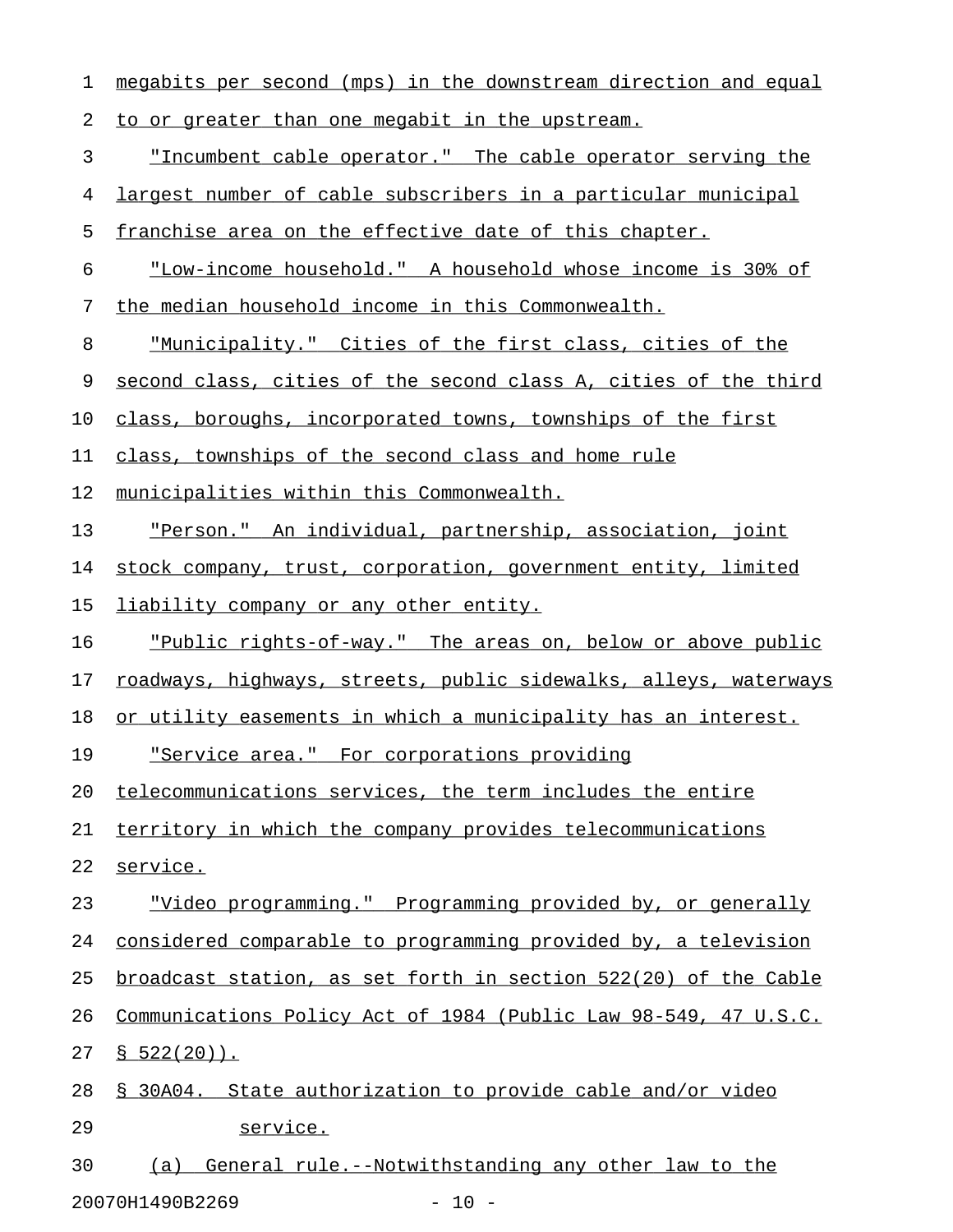1 contrary and subject to the provisions of this chapter, a person 2 seeking to provide cable service in this Commonwealth after the 3 effective date of this chapter may file an application for a 4 Statewide franchise with the commission as required by this 5 section. This section does not preclude cable operators from 6 filing individual applications under this chapter, however, a 7 person seeking to provide cable service in this Commonwealth, 8 whether a Statewide franchise under this section or section 9 30A06 (relating to application for Statewide cable franchise) or 10 a municipal franchise under section 30A11 (relating to municipal 11 regulation of franchise holders) shall be subject to all other 12 provisions of this chapter. 13 (b) Compliance.--A person filing an application for a 14 Statewide franchise with the commission shall be required upon 15 <u>receipt of such franchise to comply with section 30A14(f)</u> 16 (relating to cable operator's community commitment and 17 responsibilities) with regard to all in-State broadband and 18 broadband-capable facilities and lines built during the initial 19 build-out period pursuant to the authorization provided by such 20 franchise and for the period of the initial build-out period 21 with regard to such person's in-State broadband and broadband-22 capable facilities and lines in existence when such franchise 23 becomes effective. 24 (c) Grandfather provision.--A person including an incumbent 25 cable operator providing cable service under a franchise 26 agreement with a franchising authority which existed prior to 27 the effective date of this chapter is not subject to this 28 section until the franchise agreement expires at the end of its 29 original or any mutually agreeable renewal term, or unless and 30 until the franchising authority and entity providing cable

20070H1490B2269 - 11 -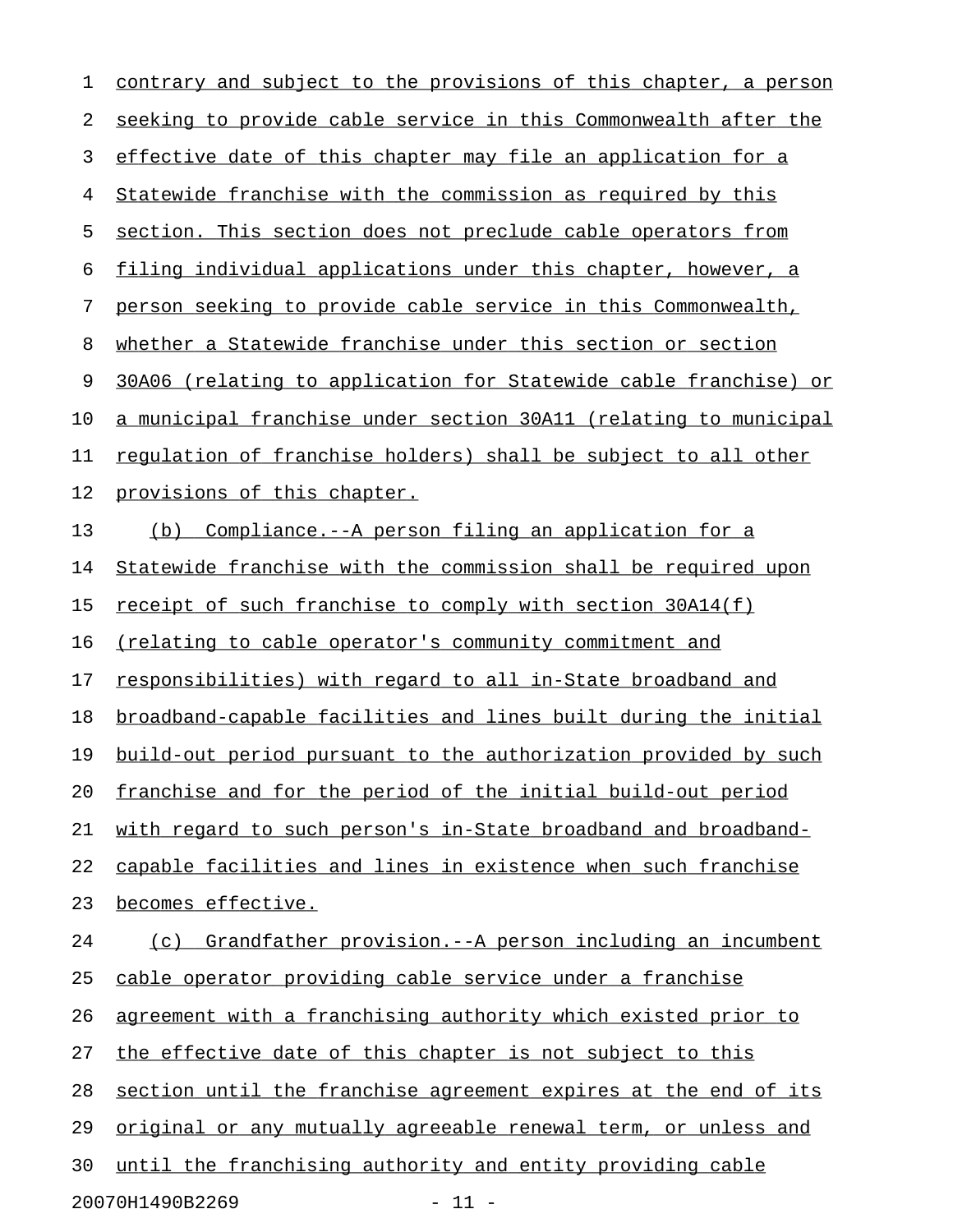1 service mutually agree to terminate the existing franchise 2 agreement. 3 (d) Restrictions.--Nothing in this section shall restrict a 4 cable operator from applying to the commission for a Statewide 5 franchise authority to provide cable and/or video service in 6 territories of this Commonwealth. 7 (e) Franchising authority.--The commission shall have the 8 franchising authority to issue Statewide franchises to provide 9 cable service under this chapter. Neither the commission nor any 10 municipality in this Commonwealth may require a franchise holder 11 to obtain any separate or additional franchise or otherwise 12 impose any fee or other requirement, including, but not limited 13 to, the requlation of cable service rates, on any franchise 14 holder as a condition of providing cable service, except as 15 provided in this chapter. 16 § 30A05. Commission responsibilities. 17 (a) General rule.--The commission shall assign existing 18 permanent staff of such legal, technical and other employees of 19 the commission as may be required for the proper conduct of its 20 cable franchising responsibilities under this chapter. The 21 powers and duties of the commission with respect to Statewide 22 franchise shall not exceed those prescribed in this chapter. 23 (b) Power and duties.--The commission shall be responsible 24 for establishing additional administrative procedures not 25 explicitly granted in this chapter for the issuance of a 26 Statewide franchise in accordance with the provisions of this 27 chapter. The commission's administrative powers and duties shall 28 be limited to the provisions found in section 30A06 (relating to 29 application for Statewide cable franchise) and additional

30 powers, including the:

20070H1490B2269 - 2007DH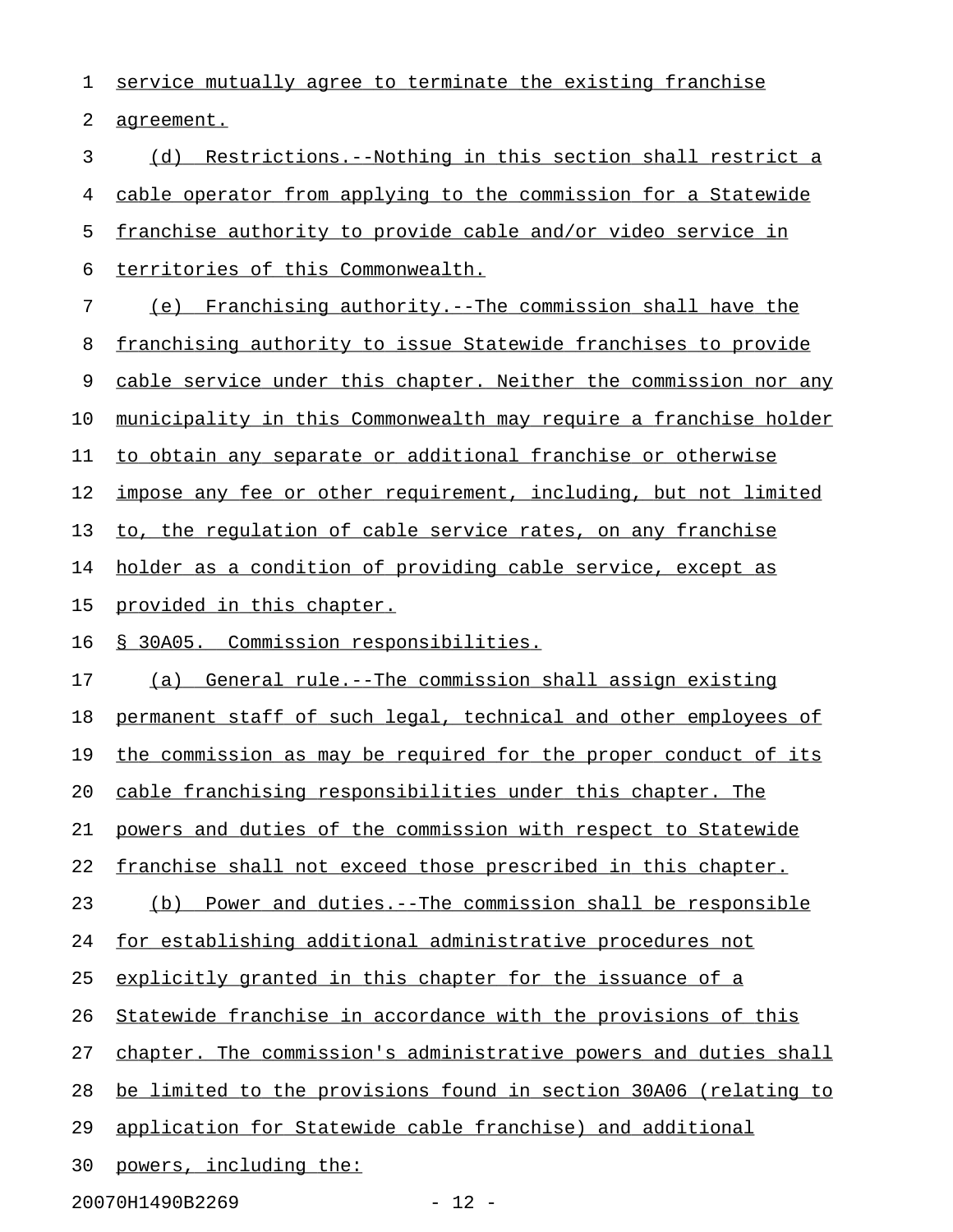| $\mathbf 1$ | development of procedures to submit, review and<br>(1)        |
|-------------|---------------------------------------------------------------|
| 2           | document applications filed with the commission;              |
| 3           | review of the initial submission and any updates of<br>(2)    |
| 4           | the general description of the service area footprint to be   |
| 5           | served or expanded, including, if applicable, any area within |
| 6           | a municipality to be served by an applicant;                  |
| 7           | determination and notice of incomplete applications;<br>(3)   |
| 8           | approval of applications and amended applications,<br>(4)     |
| 9           | or denial of such applications within the periods designated  |
| 10          | under the provisions of this article;                         |
| 11          | issuance to applicants whose applications are<br>(5)          |
| 12          | approved for Statewide franchises to provide cable service in |
| 13          | the service area footprint described in the application; to   |
| 14          | construct, upgrade, operate or maintain a network capable of  |
| 15          | providing such service; and to use and occupy the public      |
|             |                                                               |
| 16          | rights-of-way in the delivery of that service;                |
| 17          | development of procedures to review and document the<br>(6)   |
| 18          | transfer or termination of a Statewide franchise;             |
| 19          | establish regulations to deal with any consumer<br>(7)        |
| 20          | complaints or complaints alleging violations of any           |
| 21          | provisions of this chapter. Such regulations shall be easily  |
| 22          | accessible to Commonwealth residents and shall be posted on   |
| 23          | the Internet. The commission shall also provide consumer      |
| 24          | complaint forms on the Internet. In addition to any other     |
| 25          | authority granted by law, the Office of Consumer Advocate and |
| 26          | the Office of Small Business Advocate shall have the          |
| 27          | authority to represent the interests of consumers under this  |
| 28          | chapter; and                                                  |
| 29          | establish procedures for the periodic review of the<br>(8)    |

20070H1490B2269 - 13 -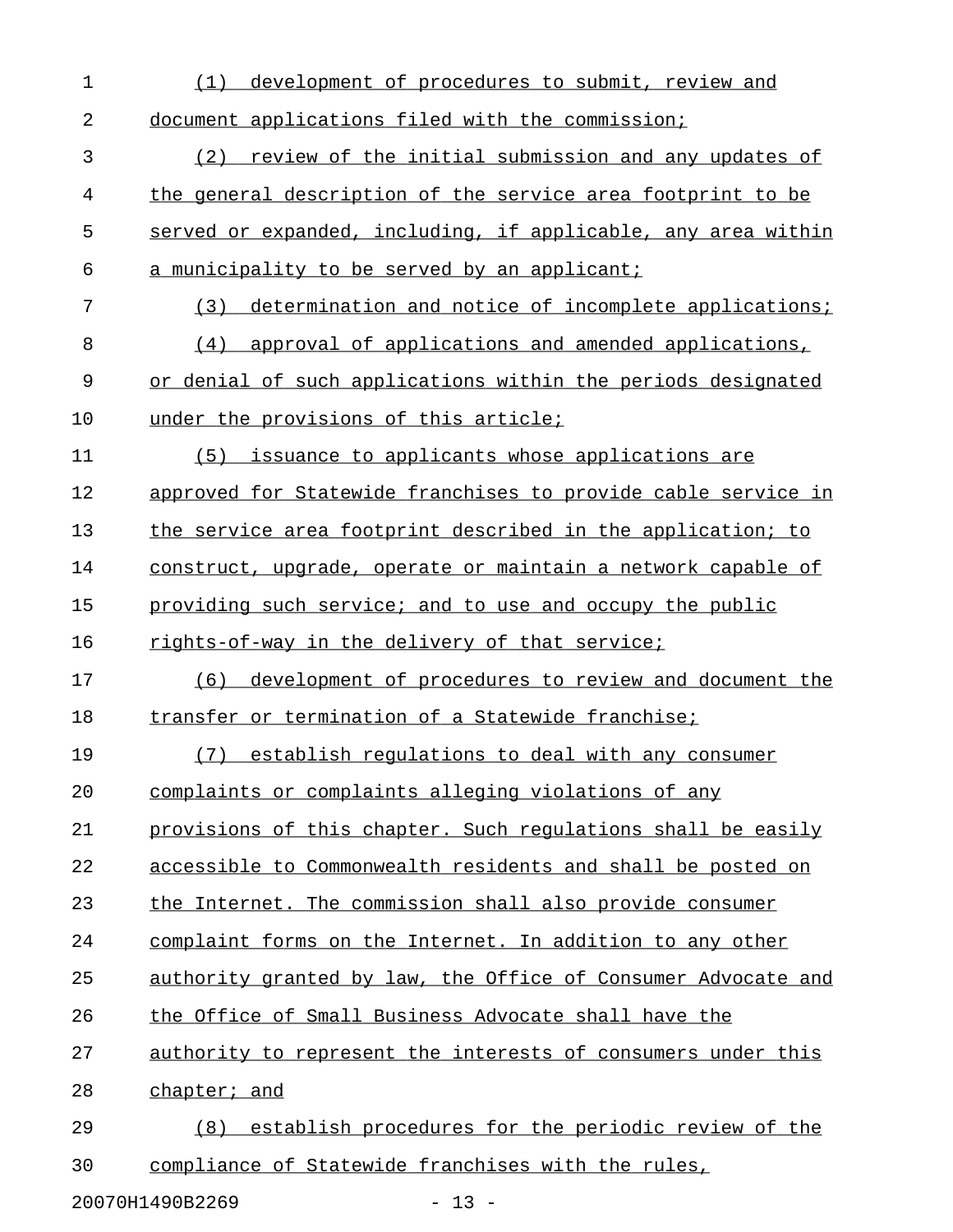| 1  | regulations and commitments required in this chapter.          |
|----|----------------------------------------------------------------|
| 2  | \$ 30A06. Application for Statewide cable franchise.           |
| 3  | (a) General rule.--Any person desiring to provide cable        |
| 4  | service in this Commonwealth after the effective date of this  |
| 5  | chapter may file an application for a Statewide franchise with |
| 6  | the commission as required by this section.                    |
| 7  | (b) Contents of application.--Applications for a Statewide     |
| 8  | franchise shall contain and be limited to:                     |
| 9  | (1) A statement that the applicant has filed or will           |
| 10 | timely file with the Federal Communications Commission all     |
| 11 | forms required by that agency in advance of offering cable     |
| 12 | service in this Commonwealth.                                  |
| 13 | (2) A statement that the applicant agrees to comply with       |
| 14 | all other applicable Federal and State statutes and            |
| 15 | requlations and all generally applicable municipal ordinances  |
| 16 | and regulations regarding the time, place and manner of using  |
| 17 | and occupying public rights-of-way adopted in accordance with  |
| 18 | Federal and State law.                                         |
| 19 | (3) A general description of the service area footprint        |
| 20 | to be served, including, if applicable, any area within a      |
| 21 | municipality to be served by the applicant. The description    |
| 22 | may be set forth on one or more maps. If the applicant is a    |
| 23 | telecommunications carrier or an affiliate of a                |
| 24 | telecommunications carrier, the service area shall include a   |
| 25 | description of the territory in which the company provides     |
| 26 | telephone service. Descriptions of service area footprints     |
| 27 | shall be updated by the applicant prior to the expansion of    |
| 28 | cable service to a previously undesignated service area and,   |
| 29 | upon such expansion, written notice shall be given to the      |
| 30 | commission of the new service area to be served by the         |
|    | 20070H1490B2269<br>$-14 -$                                     |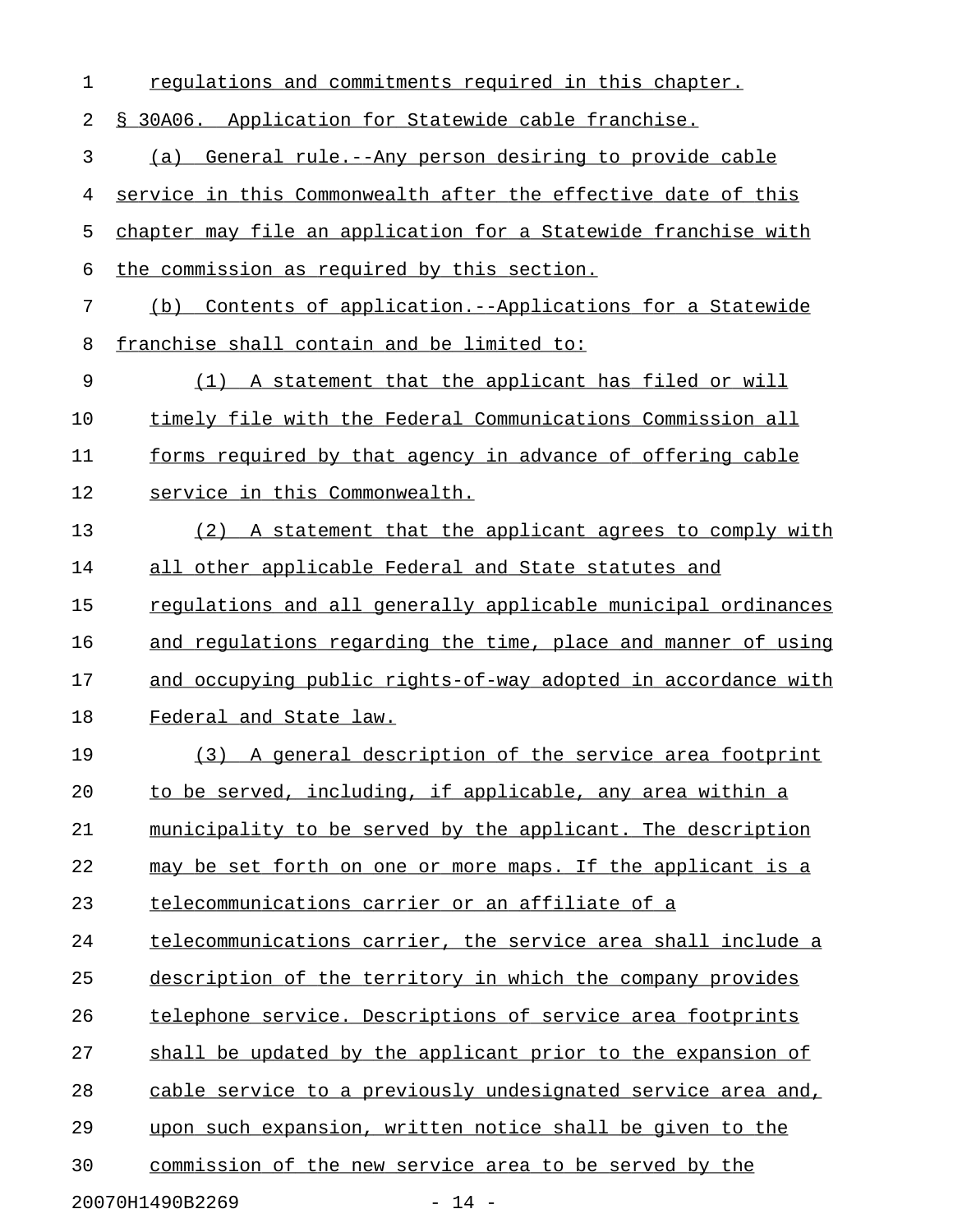1 applicant. The State-issued franchise area and any service 2 area within the franchise area may extend beyond the area or 3 areas where the applicant has preexisting authority to occupy 4 the public rights-of-way. 5 (4) The location of the applicant's principal place of 6 business, the names of the applicant's principal executive 7 officers, and the name, address and telephone number of an 8 officer, general partner or other employee of the applicant 9 who will be responsible for ongoing communications with the 10 commission. 11 (5) The name and location of the principal place of 12 business of the applicant's parent company, if any. 13 (6) The signature of an officer or general partner of 14 the applicant verifying the information set forth in the 15 application. 16 (7) Demonstration that the financial, technical, 17 managerial and legal character and other qualifications 18 needed to construct, operate and maintain the necessary plant 19 and to provide service in a safe, adequate and proper manner, 20 including compliance with the act of July 9, 1990 (P.L.340, 21 No.78), known as the Public Safety Emergency Telephone Act. 22 (8) A record of compliance with Federal, State and local 23 laws. 24 (9) Commitment that all installation, maintenance, 25 billing, customer service and associated work related to the 26 provision of cable television service will be performed in 27 this Commonwealth. 28 (10) Additional information as needed by the commission. 29 (c) List of municipalities.--Upon filing an application with 30 the commission for a systemwide franchise agreement pursuant to

20070H1490B2269 - 15 -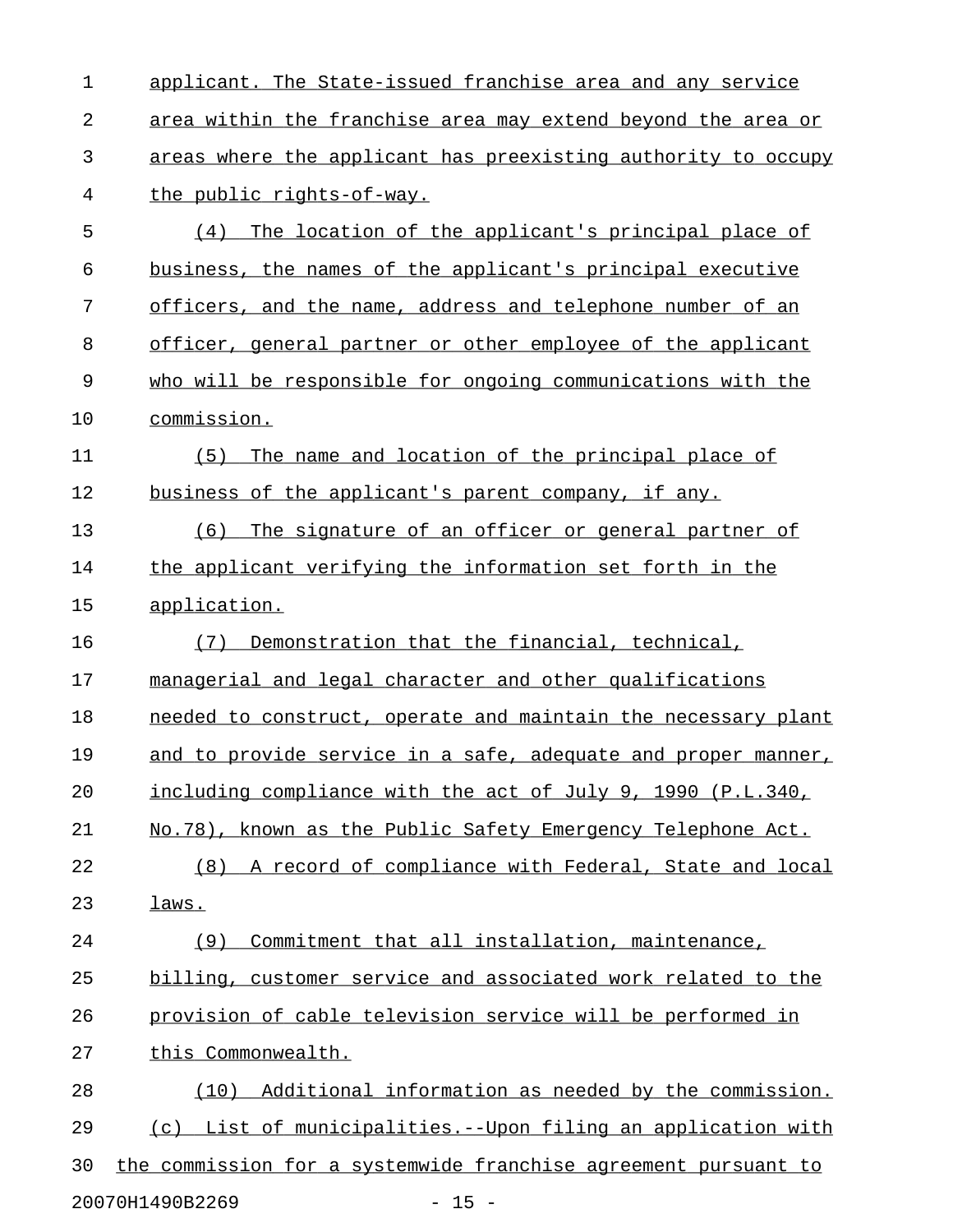| $\mathbf 1$ | subsection (b), the applicant shall include a list of the        |
|-------------|------------------------------------------------------------------|
| 2           | specific municipalities to which CATV service will be provided   |
| 3           | or extended, the anticipated construction and deployment dates   |
| 4           | and the anticipated date on which service will be offered and a  |
| 5           | certified statement that such deployment will meet the           |
| 6           | requirements of sections 30A15 and 30A16. The applicant shall    |
| 7           | concurrently provide a copy of the application to each affected  |
| 8           | municipality.                                                    |
| 9           | Notification.--Within 15 business days after it receives<br>(d)  |
| 10          | the application, the commission shall:                           |
| 11          | determine whether an application submitted is<br>(1)             |
| 12          | incomplete; and                                                  |
| 13          | (2) if so, the commission shall notify the applicant             |
| 14          | that the application is incomplete and identify the              |
| 15          | information that the commission must receive from the            |
| 16          | applicant to make the application complete.                      |
| 17          | (e) Application decision.--Within 120 days after it receives     |
| 18          | the completed application, the commission shall approve the      |
| 19          | application and issue a Statewide franchise to the applicant or  |
| 20          | deny the application. Within 120 days of the receipt, the        |
| 21          | commission shall schedule three public hearings to be held in    |
| 22          | different geographical areas of this Commonwealth to gain public |
| 23          | comment in consideration of the application. On or before the    |
| 24          | expiration of the 120-day period, the commission shall issue an  |
| 25          | order in writing approving the application if the applicant has  |
| 26          | complied with the requirements for a Statewide franchise, or the |
| 27          | commission shall disapprove the application in writing, citing   |
| 28          | the reasons for disapproval if the commission determines that    |
| 29          | the application for a Statewide franchise does not comply with   |
| 30          | the requirements for a Statewide franchise. The commission may   |
|             | 20070H1490B2269<br>$-16 -$                                       |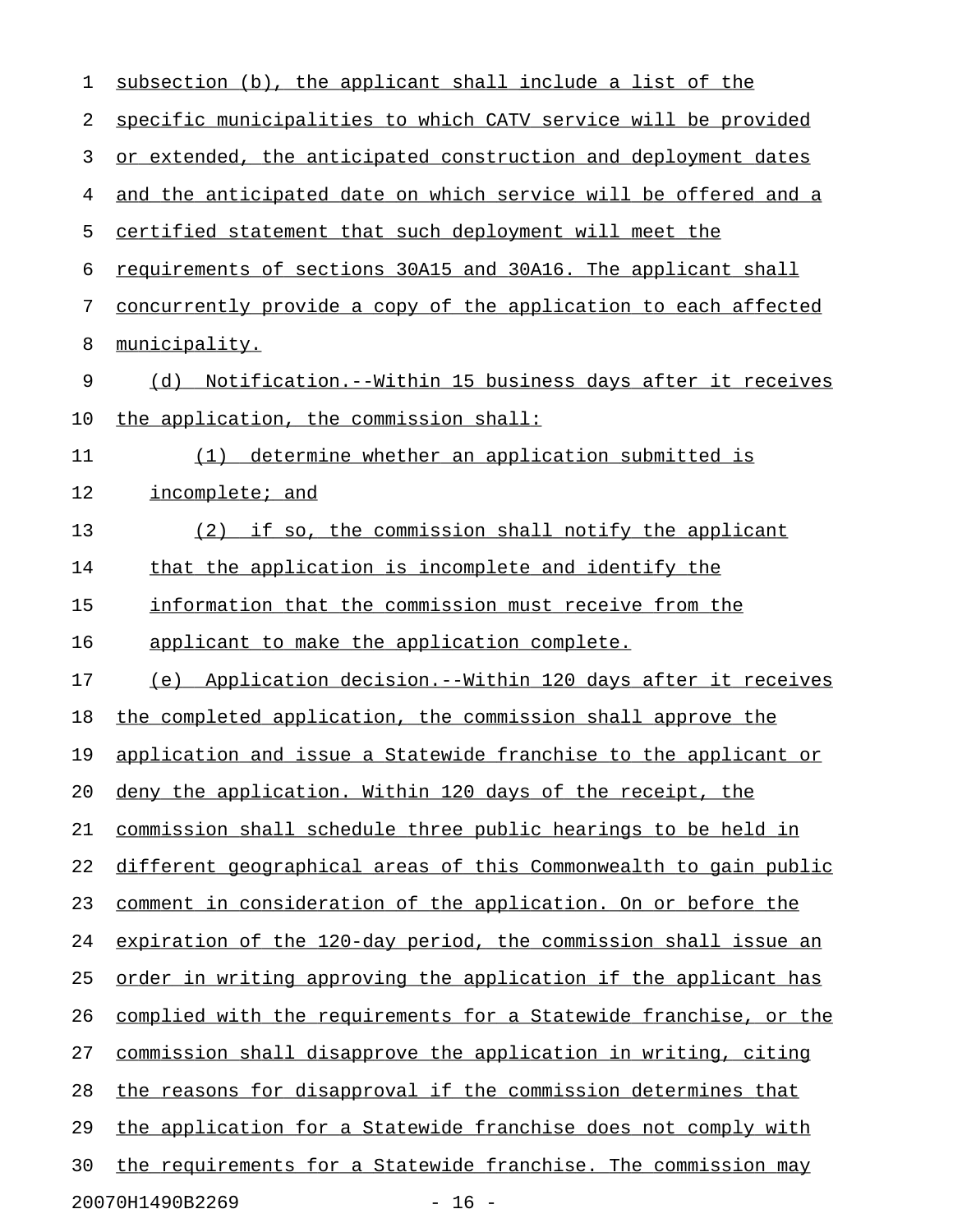| 1  | deny the application only if the applicant has failed to state         |
|----|------------------------------------------------------------------------|
| 2  | <u>in the application the information and representations required</u> |
| 3  | by subsection (b). If the commission denies the application, it        |
| 4  | must specify with particularity the reason or reasons for the          |
| 5  | denial, and the applicant may amend its application to cure any        |
| 6  | deficiency. The commission shall decide upon the amended               |
| 7  | application within 60 business days of its submission to the           |
| 8  | commission by the applicant. If the commission denies the              |
| 9  | application, the commission shall schedule a public meeting with       |
| 10 | the applicant to explain to the applicant the reasons for the          |
| 11 | commission's disapproval. The meeting shall be scheduled no            |
| 12 | later that 30 days following the expiration of the 120-day             |
| 13 | review period as required by this subsection. The applicant            |
| 14 | shall have 30 days following the date of the meeting with the          |
| 15 | commission to file an appeal of the board's decision. The              |
| 16 | commission shall thereafter schedule an administrative hearing         |
| 17 | not later than the 30th day following the date of the filing of        |
| 18 | the applicant's appeal in order to consider the applicant's            |
| 19 | appeal. The commission shall issue a final decision in written         |
| 20 | form on the applicant's appeal not later than the 60th day             |
| 21 | following the administrative hearing, required by this                 |
| 22 | subsection, on the applicant's appeal. After an administrative         |
| 23 | period an applicant may challenge a denial of its application or       |
| 24 | amended application in any court of competent jurisdiction.            |
| 25 | Contents of franchise authorization. -- A Statewide<br>(f)             |
| 26 | franchise authorization shall contain:                                 |
| 27 | A grant of a franchise to provide cable service in<br>(1)              |
| 28 | the service area footprint described in the application, and           |
| 29 | to construct, upgrade, operate or maintain a network capable           |
| 30 | of providing such service, except where a network grant is             |
|    |                                                                        |

20070H1490B2269 - 17 -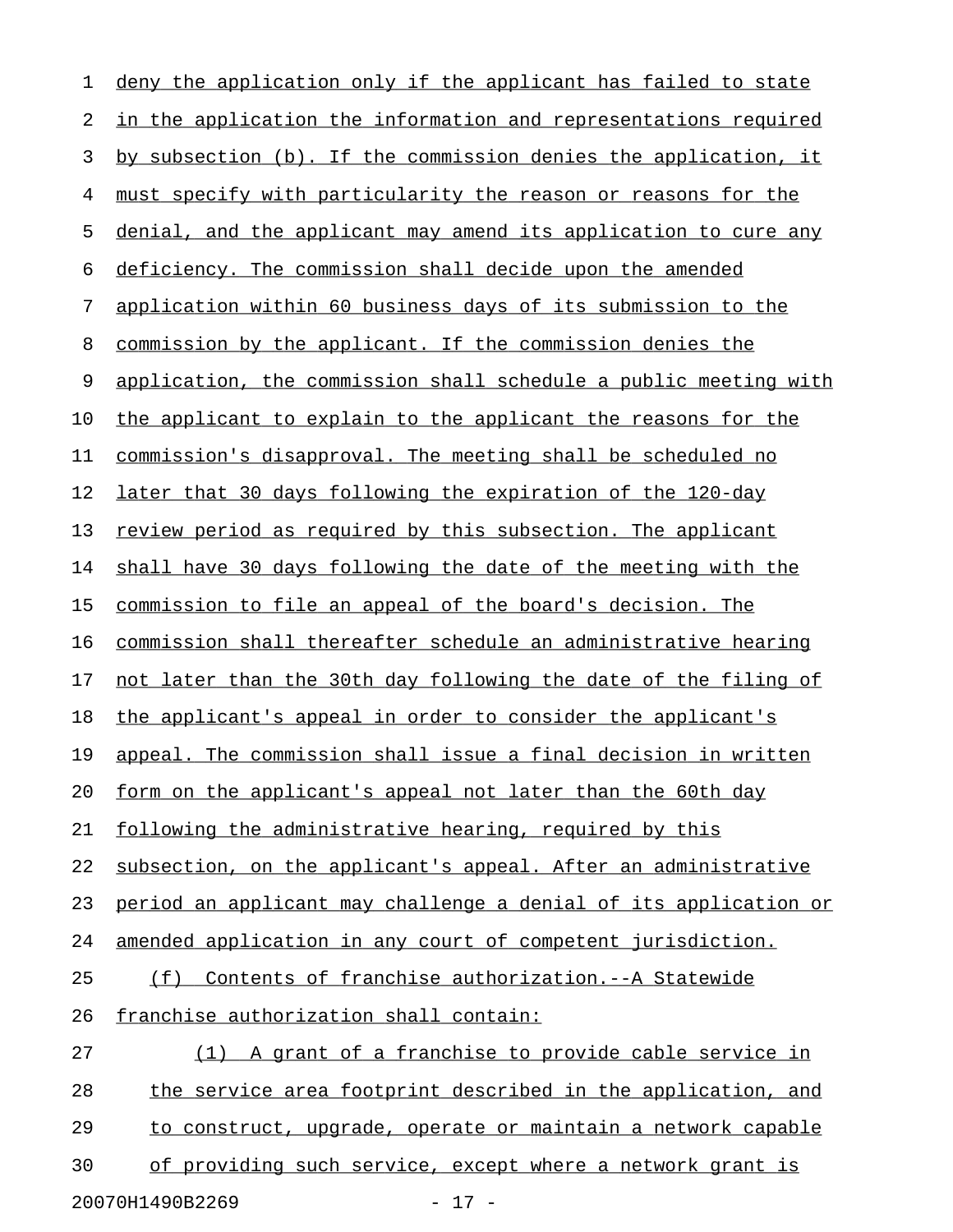1 not required to use and occupy public rights-of-way in the 2 delivery of that service. 3 (2) A statement that the franchise grant in paragraph 4 (1) is subject to lawful operation of the cable service by 5 the applicant or its successor in interest.  $6$  (q) Preexisting authority.--An applicant having preexisting 7 authority to utilize public rights-of-way is required to obtain 8 a Statewide franchise prior to the actual provision of cable 9 service on a commercial basis directly to subscribers. However, 10 such an applicant is not required to obtain a Statewide 11 franchise or any municipality authorization, except for being 12 subject to municipal right-of-way requirements, in order to 13 construct, upgrade, operate or maintain a network that is 14 capable of providing cable service. 15 (h) Nontransferability.--A systemwide franchise issued by 16 the commission shall be nontransferable, except by written 17 consent. In order to grant such consent the commission shall: 18 (1) Develop rules and procedures to ensure that any 19 company applying for a transfer shall meet all Statewide 20 franchisee requirements and commitments included with this 21 chapter. 22 (2) Obtain a commitment from company obtaining the 23 transfer that any collective bargaining agreement entered 24 into by a CATV provider shall continue to be honored, paid or 25 performed to the same extent as would be required if the CATV 26 provider continued to operate under its franchise for the 27 duration of that franchise unless the duration of that 28 agreement is limited by its terms or by Federal or State law. 29 § 30A07. Length of Statewide franchise. 30 A Statewide franchise issued by the commission shall be valid

20070H1490B2269 - 18 -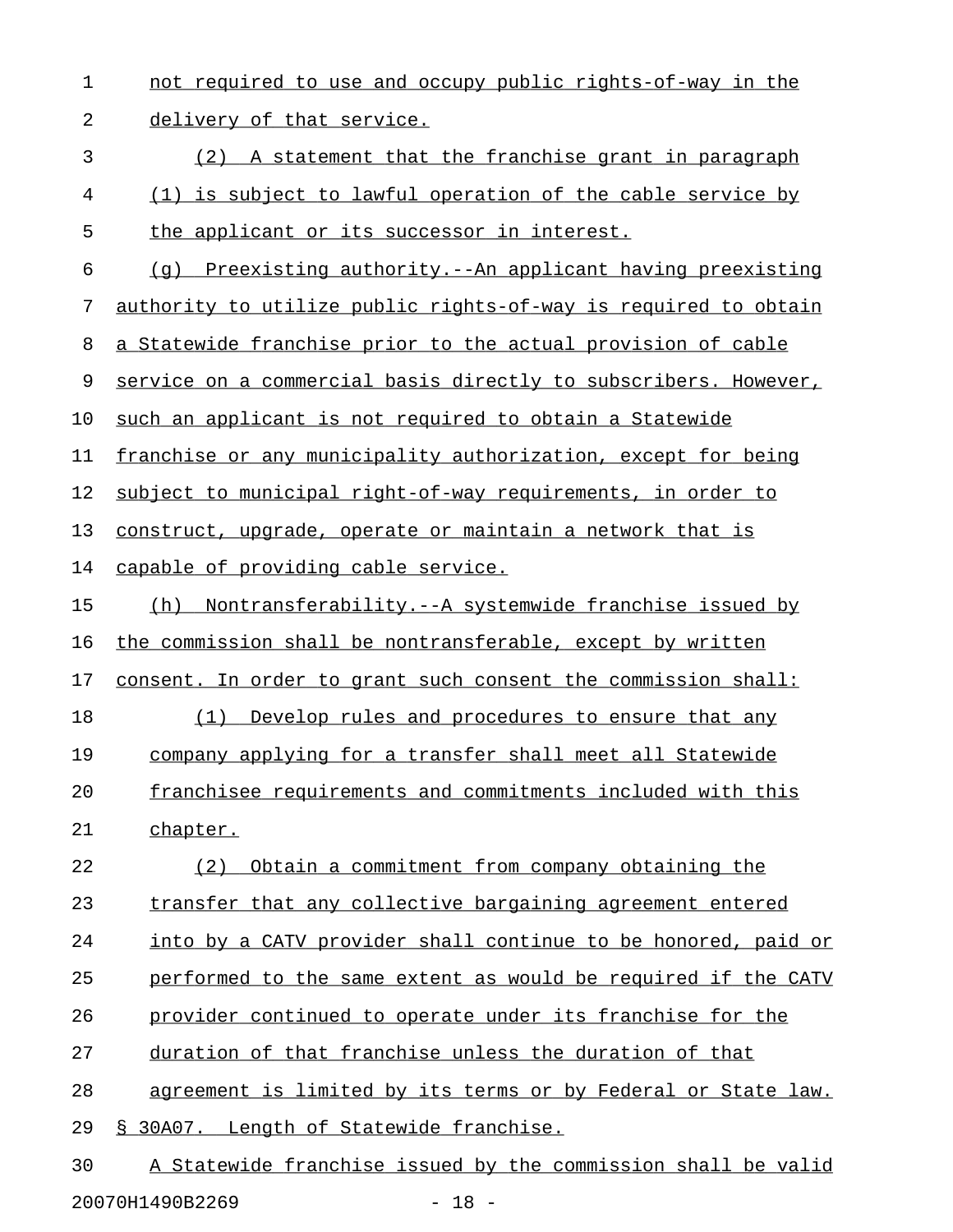| 1  | <u>for six years from the date of issuance. Renewal of a Statewide</u>  |
|----|-------------------------------------------------------------------------|
| 2  | <u>franchise shall be valid for a period of six years from the date</u> |
| 3  | of the renewal issuance, and the commission shall establish             |
| 4  | rules governing the renewal of a Statewide franchise.                   |
| 5  | § 30A08. Termination of Statewide franchise.                            |
| 6  | General rule.--A franchise shall terminate at the<br>(a)                |
| 7  | expiration of its term or otherwise in accordance with the              |
| 8  | provisions thereof, unless, prior thereto, the commission               |
| 9  | otherwise orders.                                                       |
| 10 | Commission ordering termination. -- The commission may<br>(b)           |
| 11 | order a termination only if it finds, after public notice and           |
| 12 | opportunity for a hearing, that the franchisee:                         |
| 13 | has committed a material breach of its franchise or<br>(1)              |
| 14 | any applicable provision of this chapter or of the                      |
| 15 | regulations promulgated under this chapter and has failed,              |
| 16 | without reasonable justification, to cure said breach within            |
| 17 | 60 days after having received written notice thereof from the           |
| 18 | commission;                                                             |
| 19 | has not met the requirements of sections 30A15<br>(2)                   |
| 20 | (relating to deployment requirements for Statewide cable                |
| 21 | license) and 30A16 (relating to discrimination in provision             |
| 22 | of service prohibited); or                                              |
| 23 | (3) has been adjudicated a bankrupt or has filed a                      |
| 24 | voluntary petition for bankruptcy or reorganization or for an           |
| 25 | <u>order protecting its assets from the claims of creditors and</u>     |
| 26 | the commission finds that termination of the franchise or               |
| 27 | certificate of confirmation under such conditions is in the             |
| 28 | best interest of the public.                                            |
| 29 | <u> Upon termination.--Upon termination of a franchise or</u><br>(c)    |
| 30 | certificate of confirmation, the cable operator shall dispose of        |

20070H1490B2269 - 19 -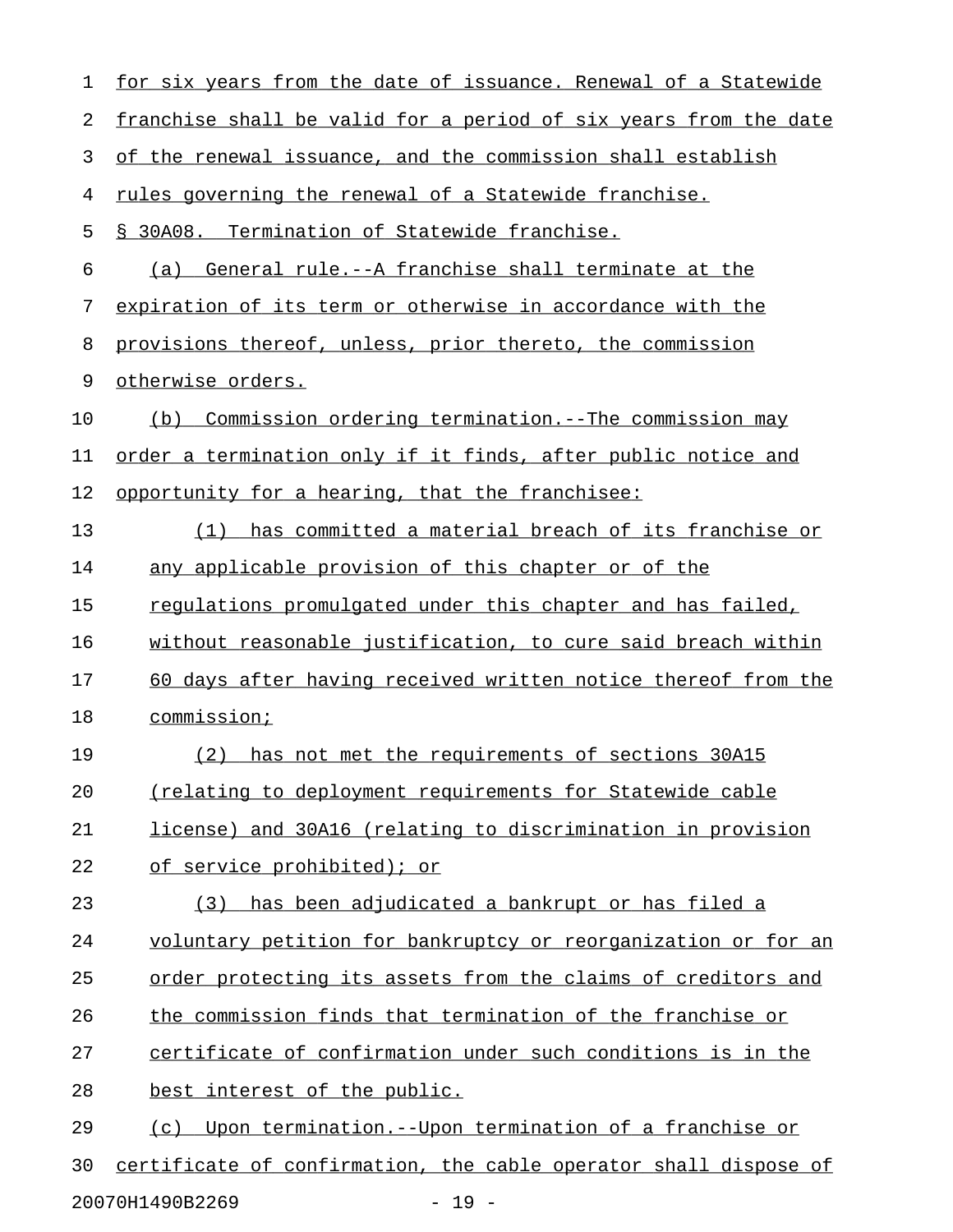| 1  | <u>its facilities in accordance with the provisions of the </u>       |
|----|-----------------------------------------------------------------------|
| 2  | franchise or certificate. However, on motion of any interested        |
| 3  | party or upon its own motion, and after public notice and             |
| 4  | opportunity for hearing, if the commission finds that the             |
| 5  | continued presence of the facilities in any public thoroughfare       |
| 6  | would pose a nuisance to the municipality or its residents, the       |
| 7  | operator shall remove its facilities within such period as the        |
| 8  | commission shall order. In the absence of any applicable              |
| 9  | franchise or certificate provision or order by the commission to      |
| 10 | the contrary, the cable television company may abandon its            |
| 11 | facilities.                                                           |
| 12 | <u>S 30A09. Abandonment of service.</u>                               |
| 13 | (a) General rule.--No cable operator may abandon any service          |
| 14 | or portion thereof without giving six months' prior written           |
| 15 | <u>notice to the commission and to the franchisor, if any, and to</u> |
| 16 | the municipalities it serves.                                         |
| 17 | (b) Written consent. -- When abandonment of any service is            |
| 18 | prohibited by a franchise, no cable operator may abandon such         |
| 19 | service without written consent of the commission. In granting        |
| 20 | such consent, the commission may impose such terms, conditions        |
| 21 | or requirements as in its judgment are necessary to protect the       |
| 22 | <u>public interest.</u>                                               |
| 23 | <u>S 30A10. Access to public rights-of-way.</u>                       |
| 24 | (a) General rule.--Municipalities shall allow a franchise             |
| 25 | holder under this chapter to install, construct and maintain          |
| 26 | facilities capable of providing cable and/or video service            |
| 27 | within public rights-of-way within the jurisdiction of the            |
| 28 | municipality under the same terms and conditions as applicable        |
| 29 | to public utility corporations under applicable Federal and           |
| 30 | State law.                                                            |
|    |                                                                       |

20070H1490B2269 - 20 -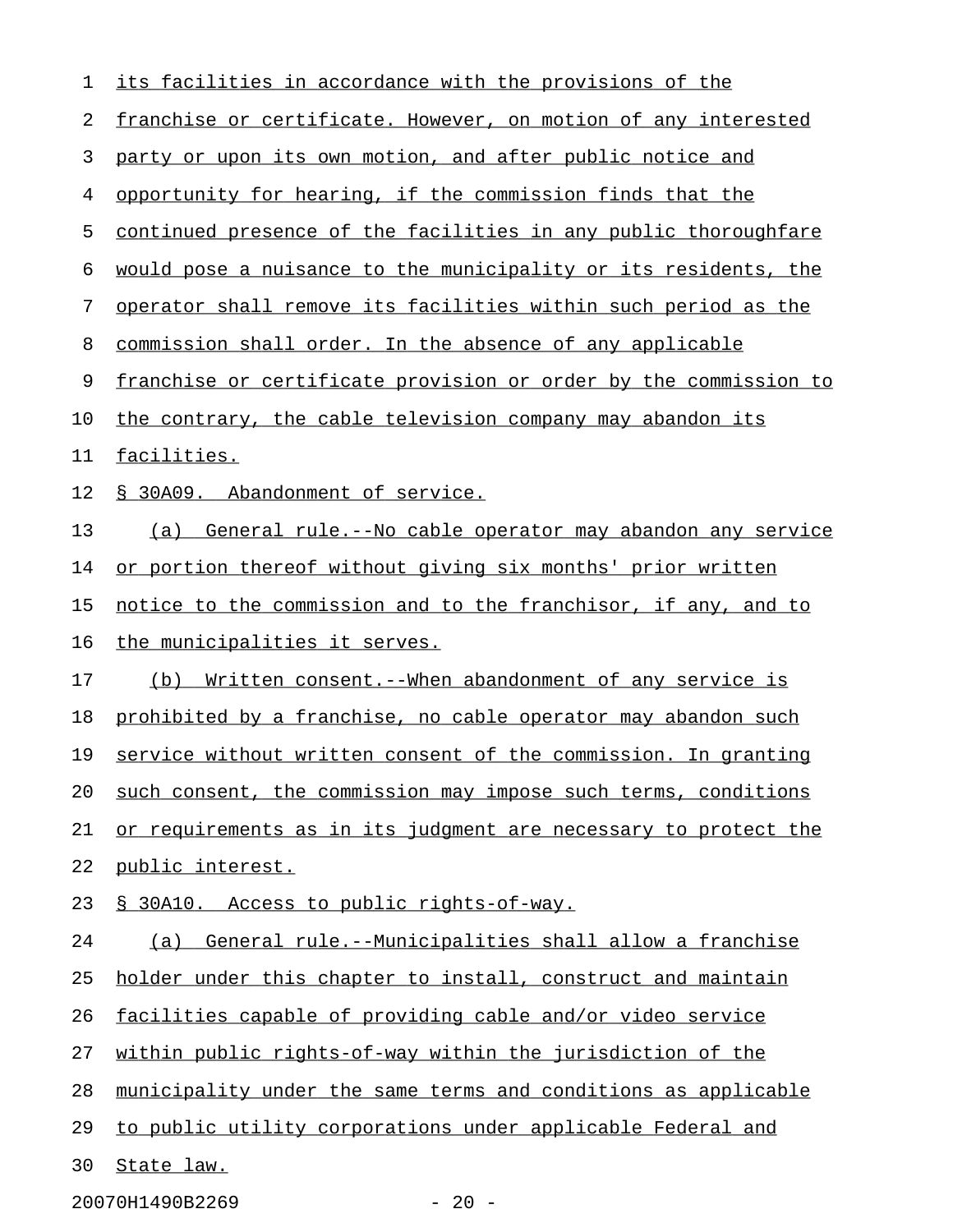| $\mathbf 1$ | <u>Nondiscrimination.--No municipality shall discriminate</u><br>(b) |
|-------------|----------------------------------------------------------------------|
| 2           | against a franchise holder regarding the authorization or            |
| 3           | placement of a communications network in public rights-of-way,       |
| 4           | access to a building or a utility pole attachment term. All          |
| 5           | municipality public right-of-way requirements applicable to          |
| 6           | cable operators and video service providers must be                  |
| 7           | competitively neutral, reasonable and nondiscriminatory.             |
| 8           | Construction permits and licenses. -- In the exercise of<br>(C)      |
| 9           | their lawful regulatory authority, municipalities shall promptly     |
| 10          | process all valid and administratively complete applications of      |
| 11          | a franchise holder for a permit or license to excavate, set          |
| 12          | poles, locate lines, construct facilities, make repairs, affect      |
| 13          | traffic flow or other similar approvals. The municipality shall      |
| 14          | make every reasonable effort not to delay or unduly burden the       |
| 15          | franchise holder in the timely conduct of the holder's business.     |
| 16          | Expedited response or repair.--In the event of fire,<br>(d)          |
| 17          | flooding, accident or other exigent circumstances necessitating      |
| 18          | immediate response work or repair by the franchise holder, the       |
| 19          | franchise holder may begin the repair or response work without       |
| 20          | prior approval from the affected municipality, provided,             |
| 21          | however, that the franchise holder shall notify the municipality     |
| 22          | as promptly as reasonably possible after beginning the work and      |
| 23          | shall subsequently obtain any approval required by a municipal       |
| 24          | ordinance applicable to expedited response or repair work.           |
| 25          | Indemnity in connection with public rights-of-way.--A<br>(e)         |
| 26          | franchise holder shall indemnify and hold a municipality and its     |
| 27          | officers and employees harmless against any and all claims,          |
| 28          | lawsuits, judgments, costs, liens, losses, expenses, fees,           |
| 29          | including reasonable attorneys' fees and costs of defense,           |
| 30          | proceedings, actions, demands, causes of action, liability and       |
|             | 20070H1490B2269<br>$-21 -$                                           |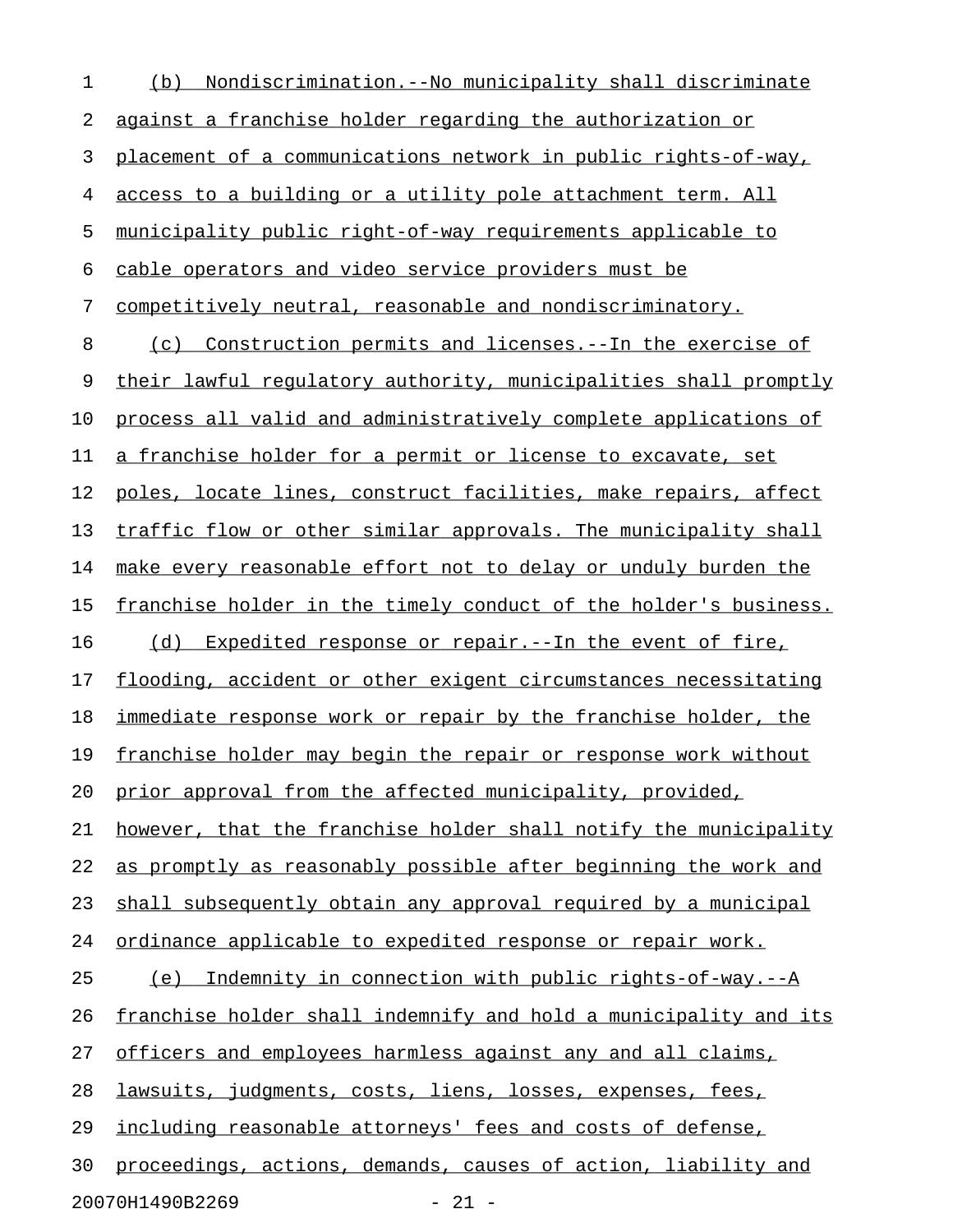| $\mathbf 1$ | suits of any kind and nature, including personal or bodily       |
|-------------|------------------------------------------------------------------|
| 2           | injury or death, property damage or other harm for which         |
| 3           | recovery of damages is sought, that is found by a court of       |
| 4           | competent jurisdiction to be caused solely by the negligent act, |
| 5           | error or omission of the franchise holder or any agent, officer, |
| 6           | director, representative, employee, affiliate or subcontractor   |
| 7           | of the franchise holder or their respective officers, agents,    |
| 8           | employees, directors or representatives, while installing,       |
| 9           | repairing or maintaining facilities in a municipality public     |
| 10          | right-of-way. The indemnity provided by this subsection does not |
| 11          | apply to any liability resulting from the negligence of the      |
| 12          | municipality or its officers, employees, contractors or          |
| 13          | subcontractors. If the franchise holder and the municipality are |
| 14          | found jointly liable by a court of competent jurisdiction,       |
| 15          | liability shall be apportioned comparatively in accordance with  |
| 16          | the laws of this Commonwealth without, however, waiving any      |
| 17          | governmental immunity available to the municipality under State  |
| 18          | law and without waiving any defenses of the parties under State  |
| 19          | law. This subsection is solely for the benefit of the            |
| 20          | municipality and the franchise holder and does not create or     |
| 21          | grant any rights, contractual or otherwise, for or to any other  |
| 22          | person or entity.                                                |
| 23          | Written notice.--A franchise holder and a municipality<br>(f)    |
| 24          | shall promptly advise the other in writing of any known claim or |
| 25          | demand against the holder or the municipality related to or      |
| 26          | arising out of the holder's activities in a public right-of-way. |
| 27          | § 30A11. Municipal regulation of franchise holders.              |
| 28          | A municipality may:                                              |
| 29          | Exercise its nondiscriminatory police power with<br>(1)          |
| 30          | respect to its public rights-of-way and a franchise holder's     |

20070H1490B2269 - 22 -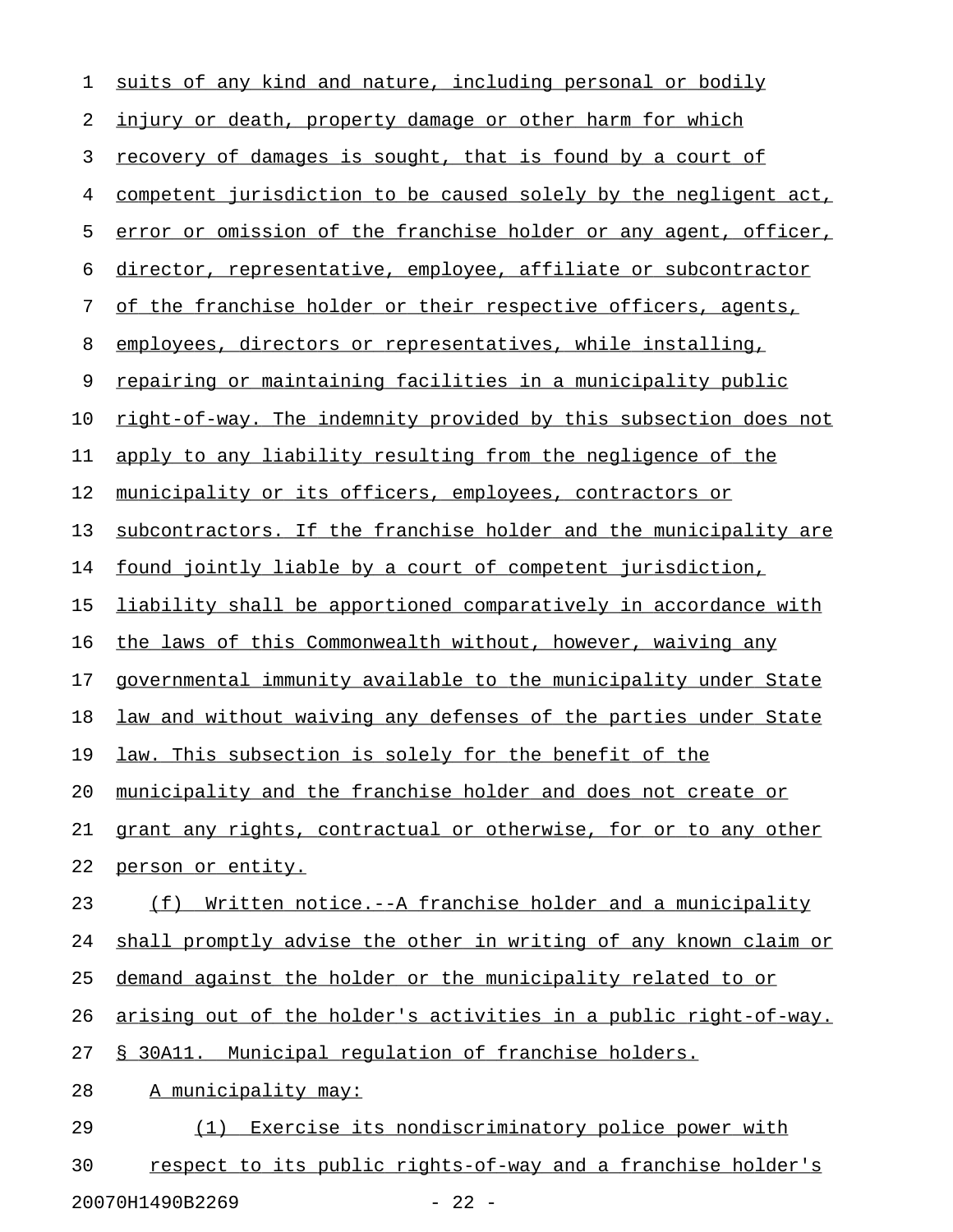| 1  | use thereof, which may include requiring the holders to          |
|----|------------------------------------------------------------------|
| 2  | provide the municipality with maps showing the location of       |
| 3  | its cable system and its communications facilities, if any,      |
| 4  | within the municipality.                                         |
| 5  | (2) Receive and mediate cable service quality complaints         |
| 6  | from a franchise holder's customers within the municipality.     |
| 7  | (3) Require a franchise holder who is providing cable            |
| 8  | service within the municipality to register with the             |
| 9  | municipality, maintain a point-of-contact and provide notice     |
| 10 | of any franchise authorization transfer to the municipality      |
| 11 | within 14 business days after the completion of the transfer.    |
| 12 | (4) Establish reasonable quidelines regarding the use of         |
| 13 | public, educational and governmental access channels within      |
| 14 | the municipality in addition to those established under this     |
| 15 | chapter.                                                         |
| 16 | Nothing in this title shall be construed to preclude<br>(5)      |
| 17 | the continued provision or offering of telecommunications        |
| 18 | services by a political subdivision.                             |
| 19 | § 30A12. Payment and remittance of franchise fee.                |
| 20 | (a) General rule.--A franchise holder who offers cable           |
| 21 | service within the jurisdiction of a municipality shall          |
| 22 | calculate and remit to the municipality at the end of each       |
| 23 | calendar year quarter a franchise fee as provided in this        |
| 24 | section. The obligation to calculate and remit the franchise fee |
| 25 | to a municipality shall begin immediately upon provision of      |
| 26 | cable service within that municipality's jurisdiction. However,  |
| 27 | the first remittance shall not be due until the end of the first |
| 28 | calendar year quarter that is at least 180 days after the        |
| 29 | <u>provision of cable service began.</u>                         |
| 30 | Calculation of franchise fee.--The franchise fee shall<br>(b)    |

20070H1490B2269 - 23 -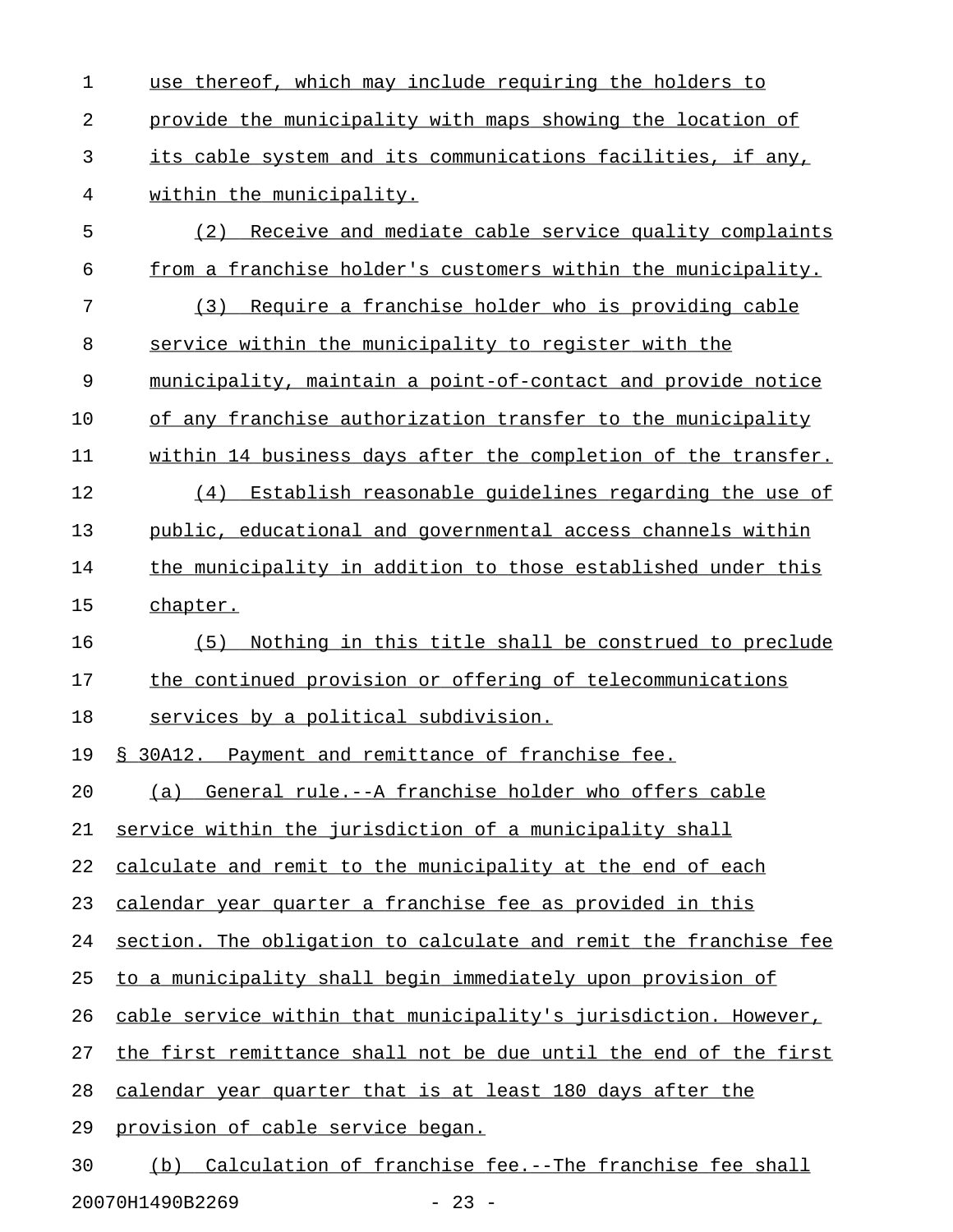| 1  | be calculated as a percentage of the franchise holder's gross   |
|----|-----------------------------------------------------------------|
| 2  | revenues equal to the franchise fee percentage applied by the   |
| 3  | municipality to the incumbent cable operator in the             |
| 4  | municipality, or when no incumbent cable operator exists, a     |
| 5  | percentage agreed to by the holder and the municipality or,     |
| 6  | absent such agreement, a percentage prescribed by the           |
| 7  | municipality in an ordinance, provided, however, that the       |
| 8  | percentage shall not exceed 5%. After the expiration of the     |
| 9  | incumbent cable operator's franchise, a municipality may, by    |
| 10 | ordinance, change the percentage applied to the gross revenues  |
| 11 | of the franchise holder and the incumbent cable operator,       |
| 12 | provided that after such change the percentage shall not exceed |
| 13 | 5% and shall apply equally to all cable operators operating     |
| 14 | within the municipality.                                        |
| 15 | (c) Documentation.--No fee under this section will become       |
| 16 | due until the municipality certifies and provides documentation |
| 17 | to the franchise holder supporting the percentage paid by any   |
| 18 | incumbent cable operator serving the area within the            |
| 19 | municipality's jurisdiction.                                    |
| 20 | (d) Restrictions.--No municipality or any other political       |
| 21 | subdivision of this Commonwealth may assess any additional fees |
| 22 | or charges or other remuneration of any kind from a franchise   |
| 23 | holder other than as set forth in this section or in section    |
| 24 | 30A13 (relating to public, educational and governmental         |
| 25 | channels).                                                      |
| 26 | (e) Application to bundled services.--For purposes of this      |
| 27 | section, in the case of a cable service that may be bundled or  |
| 28 | integrated functionally with other services, capabilities or    |
| 29 | applications, the franchise fee shall be applied only to the    |
| 30 | gross revenues, as defined in this chapter, attributable to     |
|    | 20070H1490B2269<br>$-24 -$                                      |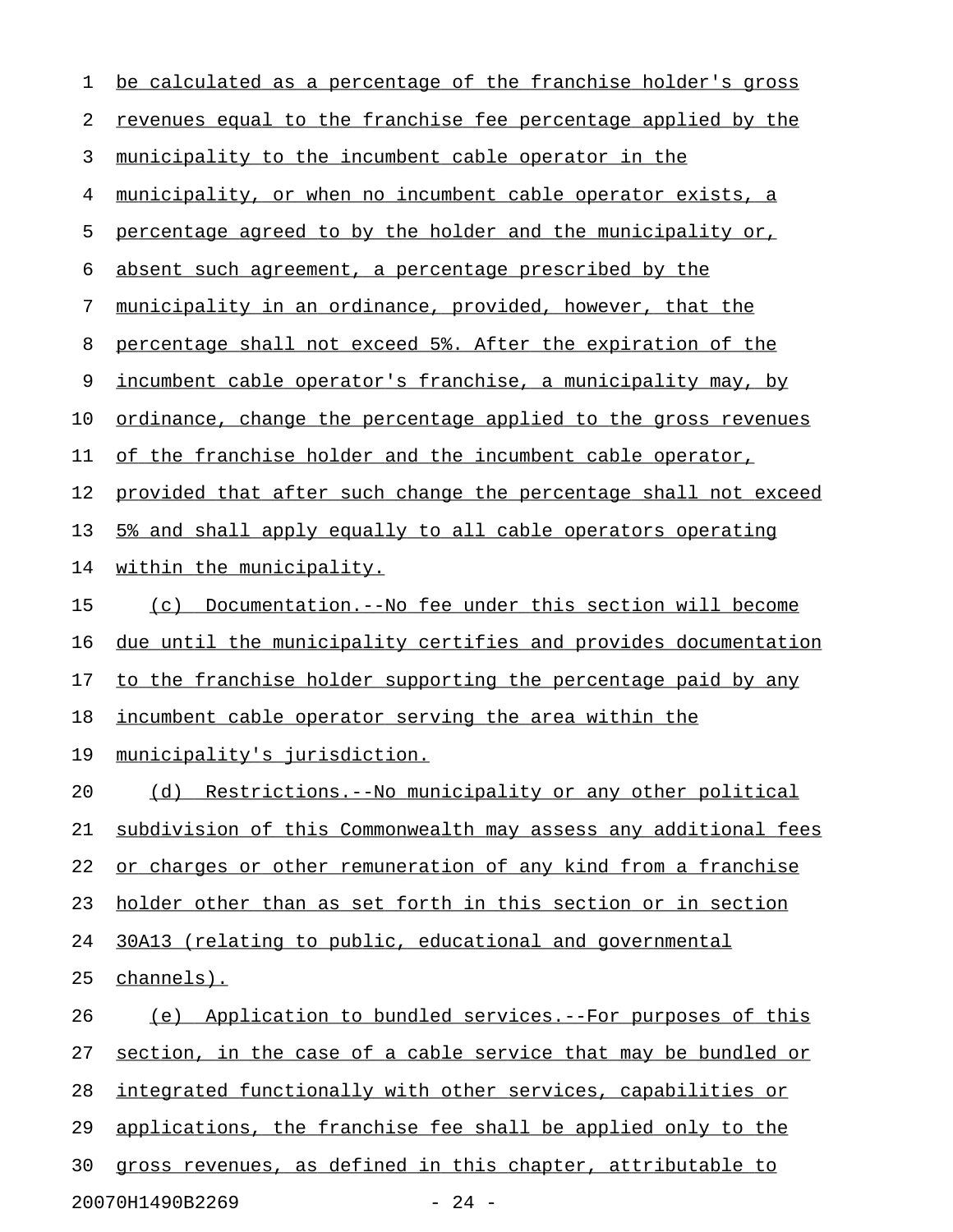| 1  | cable service, as reflected on the books and records of the      |
|----|------------------------------------------------------------------|
| 2  | holder in accordance with generally accepted accounting          |
| 3  | principles and Federal Communications Commission rules,          |
| 4  | regulations, standards or orders, as applicable.                 |
| 5  | (f) Remittance and review of franchise fee.--The franchise       |
| 6  | fee shall be remitted to the applicable municipality quarterly,  |
| 7  | within 45 days after the end of the quarter for the preceding    |
| 8  | calendar quarter. Each payment shall be accompanied by a summary |
| 9  | explaining the basis for the calculation of the franchise fee.   |
| 10 | Not more than once annually, a municipality may examine the      |
| 11 | franchise holder's business records to the extent reasonably     |
| 12 | necessary to ensure compensation in accordance with this         |
| 13 | section. Each party shall bear the party's own costs of the      |
| 14 | examination. Any claims by a municipality that compensation is   |
| 15 | not in accordance with this section, and any claims for refunds  |
| 16 | or other corrections to a remittance of a franchise holder, must |
| 17 | be made within three years and 45 days of the end of the quarter |
| 18 | for which compensation is remitted or three years from the date  |
| 19 | of remittance, whichever is later. Either a municipality or a    |
| 20 | franchise holder may, in the event of a dispute concerning       |
| 21 | compensation under this section, bring an action in a court of   |
| 22 | competent jurisdiction.                                          |
| 23 | § 30A13. Public, educational and governmental access channels.   |
| 24 | (a) General rule.--A franchise holder shall provide              |
| 25 | municipalities it serves with capacity in its cable service to   |
| 26 | allow public, educational and governmental (PEG) access          |
| 27 | channels. For the purposes of this section, PEG channels shall   |
| 28 | be defined as analog channels of six Mhz bandwidth or the same   |
| 29 | as any other channel on the basic tier, whichever is greater. In |
| 30 | addition to the requirements set forth in this section, the      |
|    | 20070H1490B2269<br>$-25 -$                                       |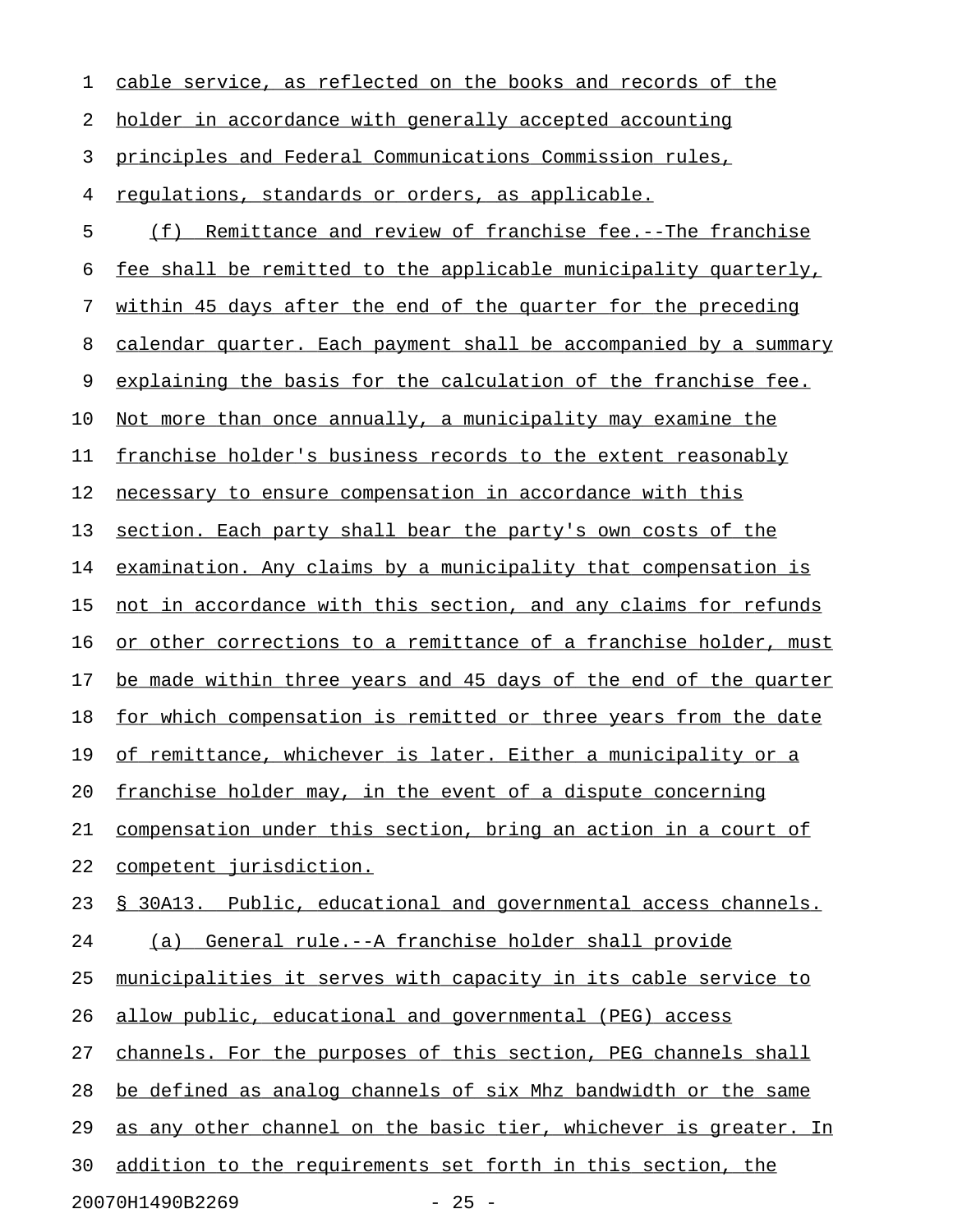1 commission may issue additional rules or quidelines regarding 2 PEG access channels. The holder shall provide the same ancillary 3 services to the PEG channels as the incumbent providers. 4 (b) Provisioning of access channels.--The franchise holder 5 shall designate a sufficient amount of capacity on its cable 6 service to allow the provision of a comparable number of PEG 7 access channels or hours of programming that the incumbent cable 8 operator has activated and provided within the municipality 9 under the terms of its franchise agreement as of the effective 10 date of this chapter. If a municipality did not have PEG access 11 channels as of that date, the cable operator shall furnish to 12 the municipality upon request up to three PEG access channels 13 for a municipality with a population of at least 50,000 and up 14 to two PEG access channels for a municipality with a population 15 of less than 50,000. The holder shall have 12 months from the 16 date the municipality requests such PEG access channels to 17 designate the PEG access channel capacity, provided, however, 18 that the 12-month period shall be tolled by any period during 19 which the designation or provision of PEG access channel 20 capacity is technically infeasible, including any failure or 21 delay of the incumbent cable operator to make adequate 22 interconnection available, as required by this section. In 23 cities with a population of 80,000 or more persons, if a system 24 has total activated bandwidth in excess of 862 Mhz then at least 25 two additional PEG channels shall be set aside by the holder, 26 including one for public access. 27 (c) Channel responsibility.--The content and operation of 28 any PEG access channel provided pursuant to this section shall 29 be the responsibility of the municipality receiving the benefit 30 of such channel, and the franchise holder bears only the

20070H1490B2269 - 26 -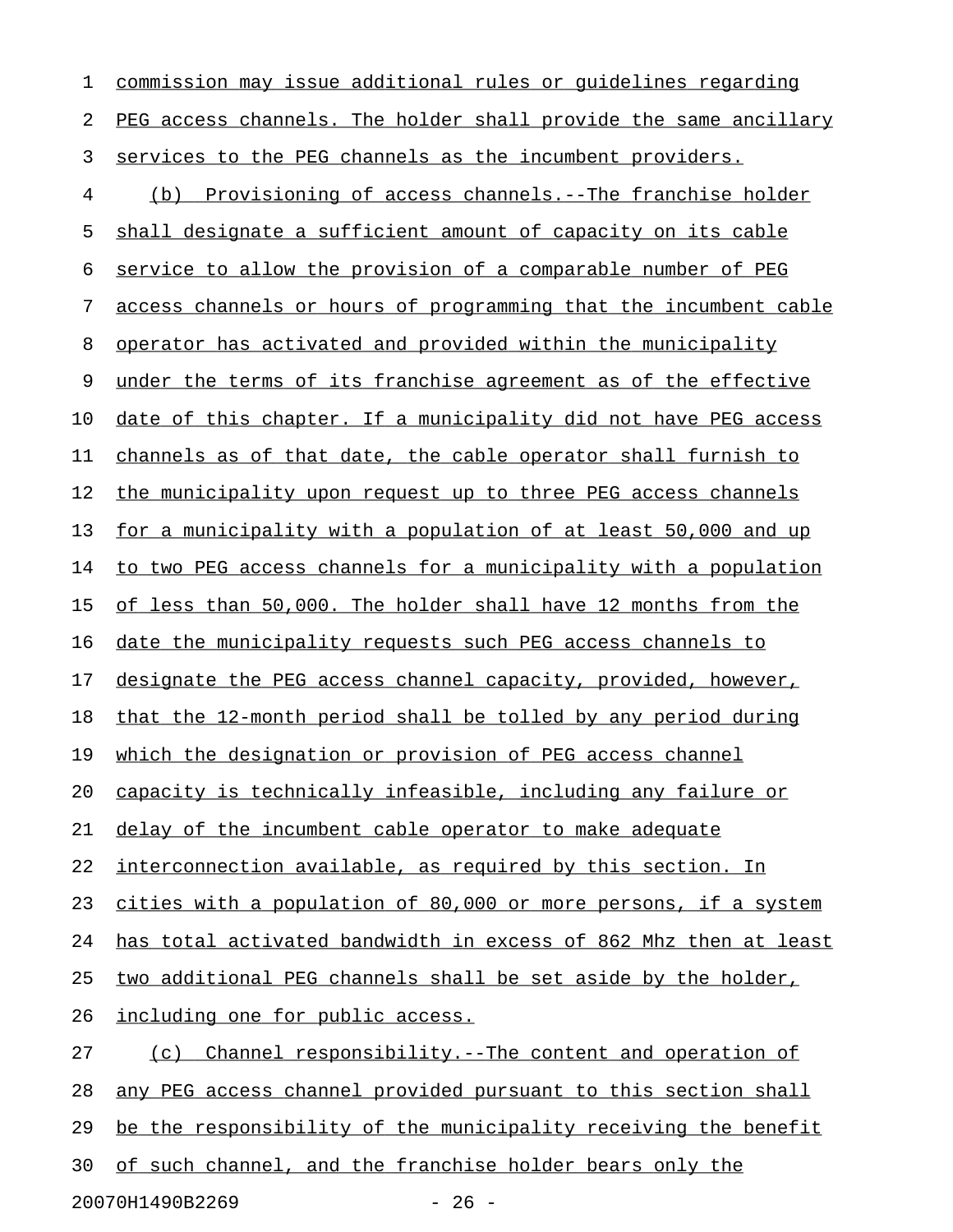| 1  | responsibility for the transmission of such channel, subject to  |
|----|------------------------------------------------------------------|
| 2  | technological constraints. The franchise holder shall be         |
| 3  | responsible for providing the connectivity, as well as other     |
| 4  | equipment necessary, to each PEG access channel programming      |
| 5  | distribution location and for doing so without charge for up to  |
| 6  | the first 200 feet of the holder's connecting facilities.        |
| 7  | (d) Transmission of municipal programming.--The                  |
| 8  | municipality, or its designees, must ensure that all             |
| 9  | transmissions, content or programming to be transmitted over a   |
| 10 | PEG access channel or facility by a franchise holder are         |
| 11 | provided or submitted to the franchise holder in a manner or     |
| 12 | form that is capable of being accepted and transmitted by the    |
| 13 | franchise holder, without requirement for additional alteration  |
| 14 | or change in the content by the franchise holder, over the       |
| 15 | franchise holder's cable service. The municipality's provision   |
| 16 | of PEG content to the franchise holder shall constitute          |
| 17 | authorization for the franchise holder to carry such content     |
| 18 | including, at the franchise holder's option, beyond the          |
| 19 | jurisdictional boundaries of the municipality.                   |
| 20 | (e) Interconnection.--Each franchise holder and incumbent        |
| 21 | cable operator shall use reasonable efforts to interconnect      |
| 22 | their facilities for the purpose of providing PEG access channel |
| 23 | programming. Interconnection may be accomplished by direct       |
| 24 | cable, microwave link, satellite or other reasonable method of   |
| 25 | connection. Franchise holders and incumbent cable operators      |
| 26 | shall negotiate in good faith and incumbent cable operators may  |
| 27 | not withhold interconnection of PEG channels. In the event a     |
| 28 | franchise holder and an incumbent cable operator cannot reach a  |
| 29 | mutually acceptable interconnection agreement, then the duty of  |
| 30 | the holder shall be discharged if the holder makes               |
|    |                                                                  |

20070H1490B2269 - 27 -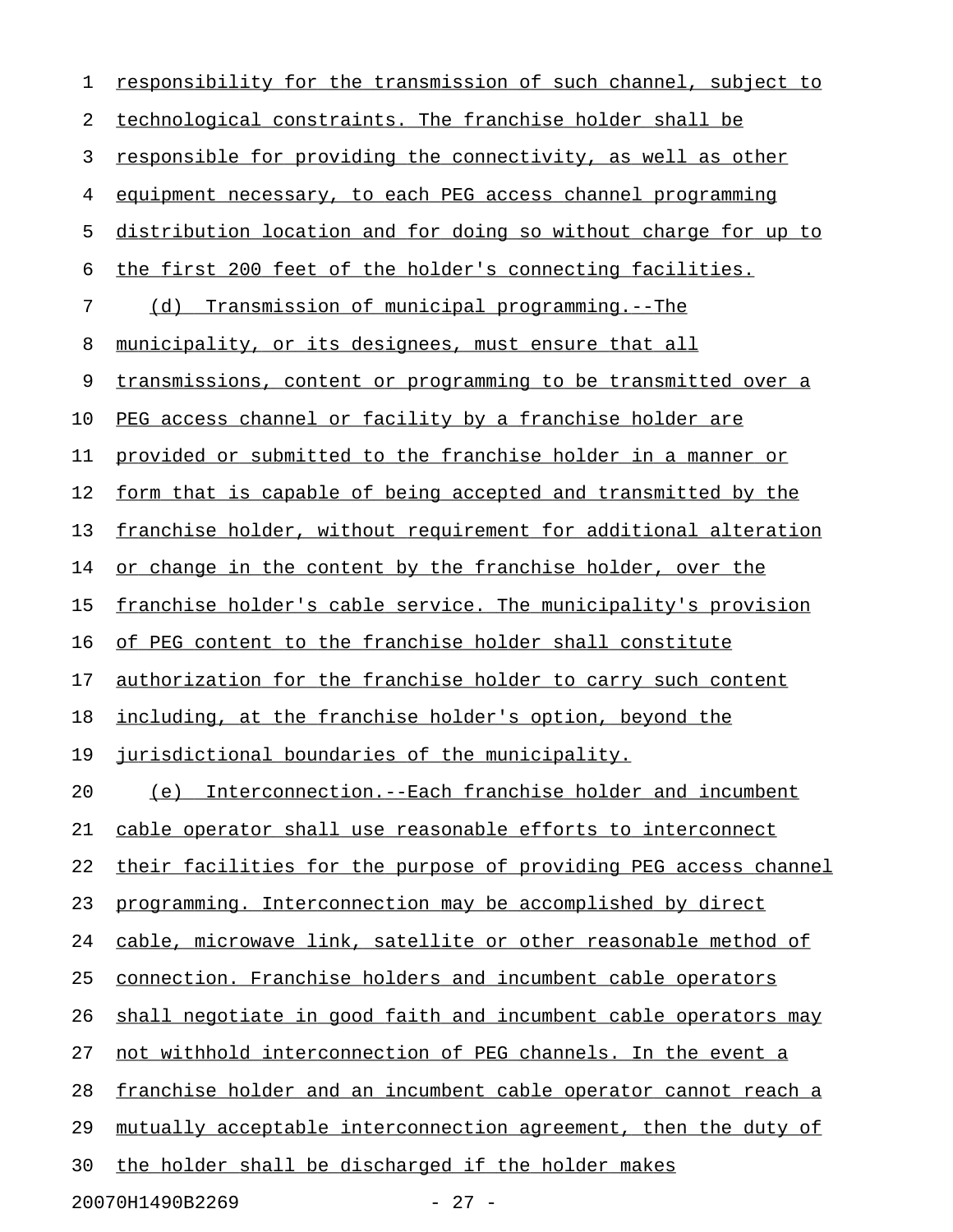1 interconnection available to the channel originator at a point 2 on the franchise holder's network, as determined by the 3 franchise holder. 4 (f) Use of PEG channels.--The PEG channels shall be for the 5 exclusive use of the local entity or its designee to provide 6 public, educational and governmental channels. The PEG channels 7 shall be used only for noncommercial purposes. However, 8 advertising, underwriting or sponsorship recognition may be 9 carried on the channels for the purpose of funding PEG-related 10 activities. The PEG channels shall all be carried on the basic 11 service tier. To the extent feasible, the PEG channel shall not 12 be separated numerically from other channels carried on the 13 basic service tier and the channel numbers for the PEG channels 14 shall be the same channel numbers used by the incumbent cable 15 <u>operator unless prohibited by Federal law. After the initial</u> 16 designation of PEG channel numbers, the channel numbers shall 17 not be changed without the agreement of the local entity unless 18 the change is required by Federal law. Each channel shall be 19 capable of carrying a national television system committee 20 (NTSC) television signal. 21 (g) Content.--The content to be provided over the PEG 22 channel capacity provided pursuant to this section shall be the 23 responsibility of the local entity or its designee receiving the 24 benefit of that capacity, and the holder of a State franchise 25 bears only the responsibility for the transmission of that 26 content, subject to technological constraints. 27 (h) PEG signal and capacity.--The PEG signal shall be 28 receivable by all subscribers, whether they receive digital or 29 analog service, or a combination thereof, without the need for 30 any equipment other than the equipment necessary to receive the

20070H1490B2269 - 28 -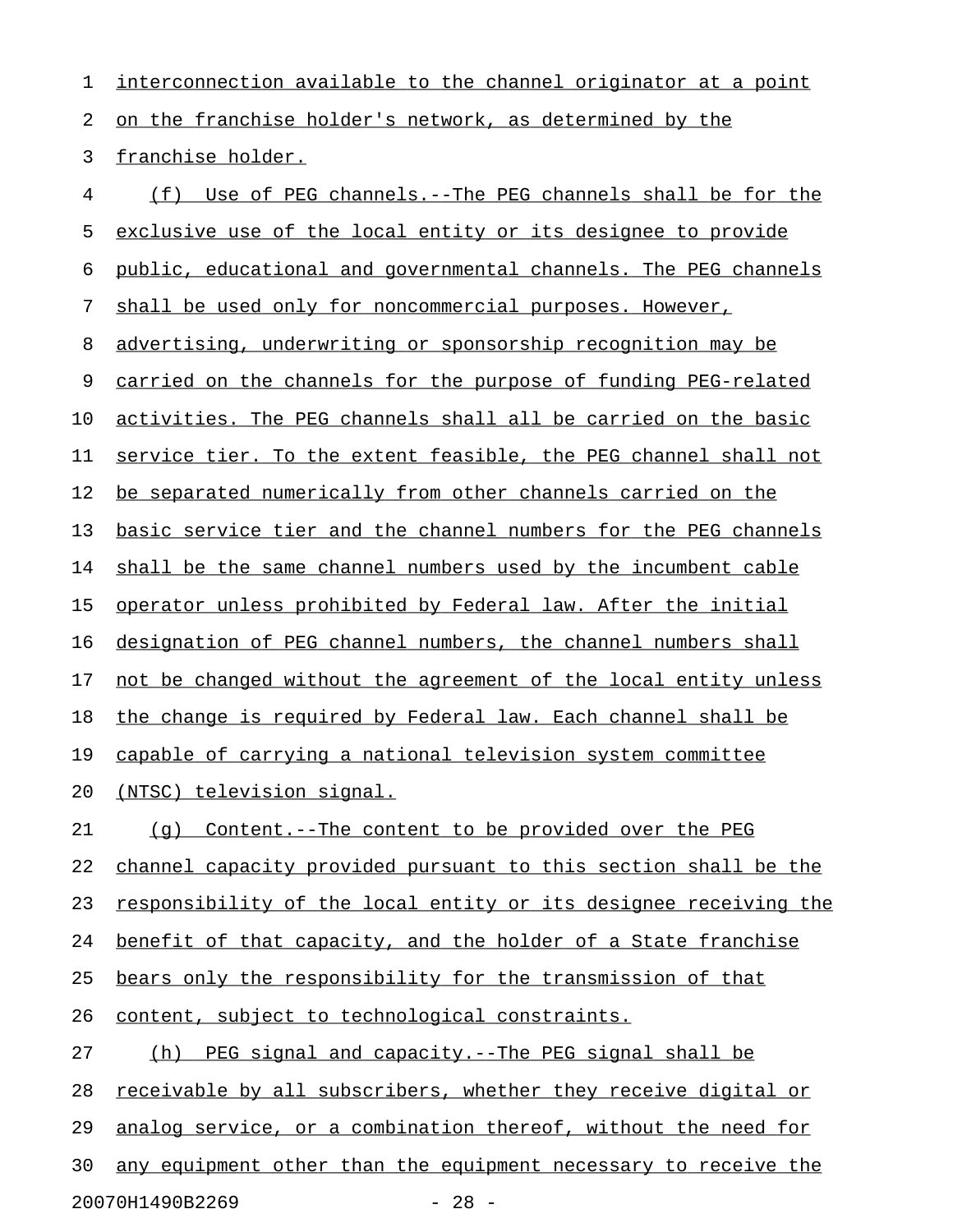| 1  | lowest cost tier of service. The PEG access capacity provided    |
|----|------------------------------------------------------------------|
| 2  | shall be of similar quality and functionality to that offered by |
| 3  | commercial channels on the lowest cost tier of service unless    |
| 4  | the signal is provided to the holder at a lower quality or with  |
| 5  | less functionality.                                              |
| 6  | Unsatisfied obligations.--After January 1, 2007, and<br>(i)      |
| 7  | until the expiration of the incumbent cable operator's           |
| 8  | franchise, if the incumbent cable operator has existing          |
| 9  | unsatisfied obligations under the franchise to remit to the      |
| 10 | local entity or its designee any cash payments for the ongoing   |
| 11 | costs of public, educational and government access channel       |
| 12 | facilities, the local entity or its designee for the public      |
| 13 | access channels shall divide those cash payments among all cable |
| 14 | providers as provided in this section. The fee shall be the      |
| 15 | holder's pro rata per-subscriber share of the cash payment       |
| 16 | required to be paid by the incumbent cable operator to the local |
| 17 | entity or its designee community access organization for the     |
| 18 | costs of PEG channel facilities. All video service providers and |
| 19 | the incumbent cable operator shall be subject to the same        |
| 20 | requirements for recurring payments for the support of PEG       |
| 21 | channel facilities, whether expressed as a percentage of gross   |
| 22 | revenue or as an amount per subscriber, per month or otherwise.  |
| 23 | (j) Local fee for ongoing support.--A local entity shall         |
| 24 | establish a fee for the ongoing support of the cost of PEG       |
| 25 | facilities and services that would become effective subsequent   |
| 26 | to the expiration of any fee imposed by this chapter, provided,  |
| 27 | however, that no such fee shall be allocated such that any       |
| 28 | community access organization is receiving anything less than    |
| 29 | what it is receiving from the cable operator on the effective    |
| 30 | date of this chapter. If, on December 31, 2007, a local entity   |
|    | 20070H1490B2269<br>$-29 -$                                       |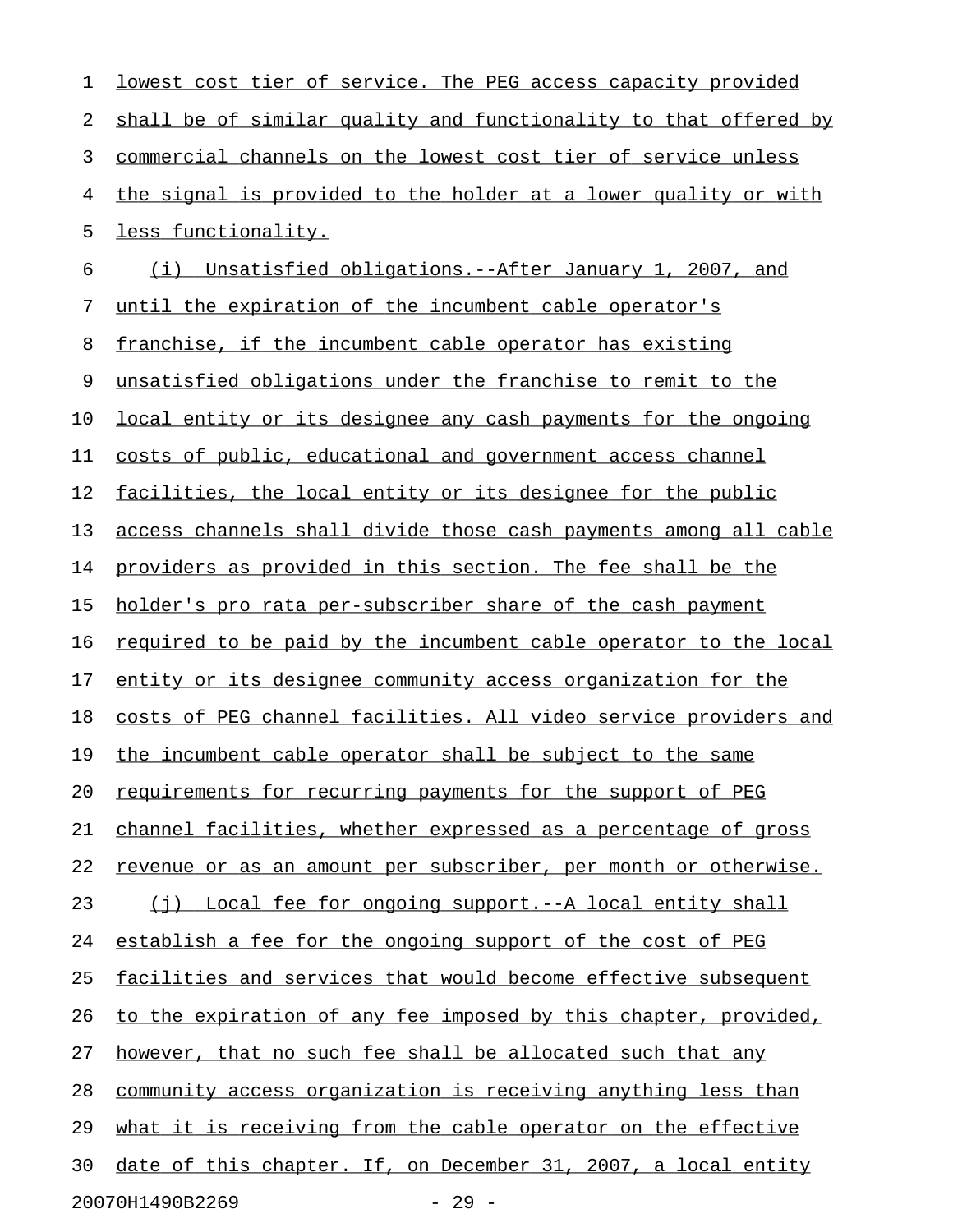| 1  | or its designee is imposing a separate fee to support PEG            |
|----|----------------------------------------------------------------------|
| 2  | channel facilities that is in excess of 2%, that entity or its       |
| 3  | designee may establish a fee no greater than that separate fee,      |
| 4  | and in no event greater than 3%, to support PEG activities. If       |
| 5  | the PEG support fee imposed by a local entity or its designee is     |
| 6  | expressed in a manner other than as a percentage of gross            |
| 7  | revenues, the local entity or its designee community access          |
| 8  | <u>organization may convert that fee to a currently equivalent</u>   |
| 9  | percentage of gross revenues at any time. The local entity or        |
| 10 | <u>its designee may adopt requirements for the provision of PEG-</u> |
| 11 | related in-kind resources by all cable service providers.            |
| 12 | (k) Rules governing channel time and facilities.--Rules and          |
| 13 | requlations adopted by the community access organization shall       |
| 14 | govern the use of any channel time on the public channels as         |
| 15 | well as the equipment, facilities and services related to the        |
| 16 | public channels.                                                     |
| 17 | (1) Enforcement.--The commission, through an administrative          |
| 18 | proceeding, shall have the original jurisdiction to enforce any      |
| 19 | requirements under this section to resolve any dispute regarding     |
| 20 | the requirements set forth in this section. After the                |
| 21 | administrative process is exhausted, a court of competent            |
| 22 | jurisdiction shall have jurisdiction to enforce any requirement      |
| 23 | under this section or resolve any dispute regarding the              |
| 24 | requirements set forth in this section, and no cable operator        |
| 25 | may be barred from the provision of cable service or be required     |
| 26 | to terminate cable service as a result of such dispute or            |
| 27 | enforcement action.                                                  |
| 28 | § 30A14. Cable operator's community commitment and                   |
| 29 | responsibilities.                                                    |
| 30 | General rule.--Cable operators shall make the following<br>(a)       |

20070H1490B2269 - 30 -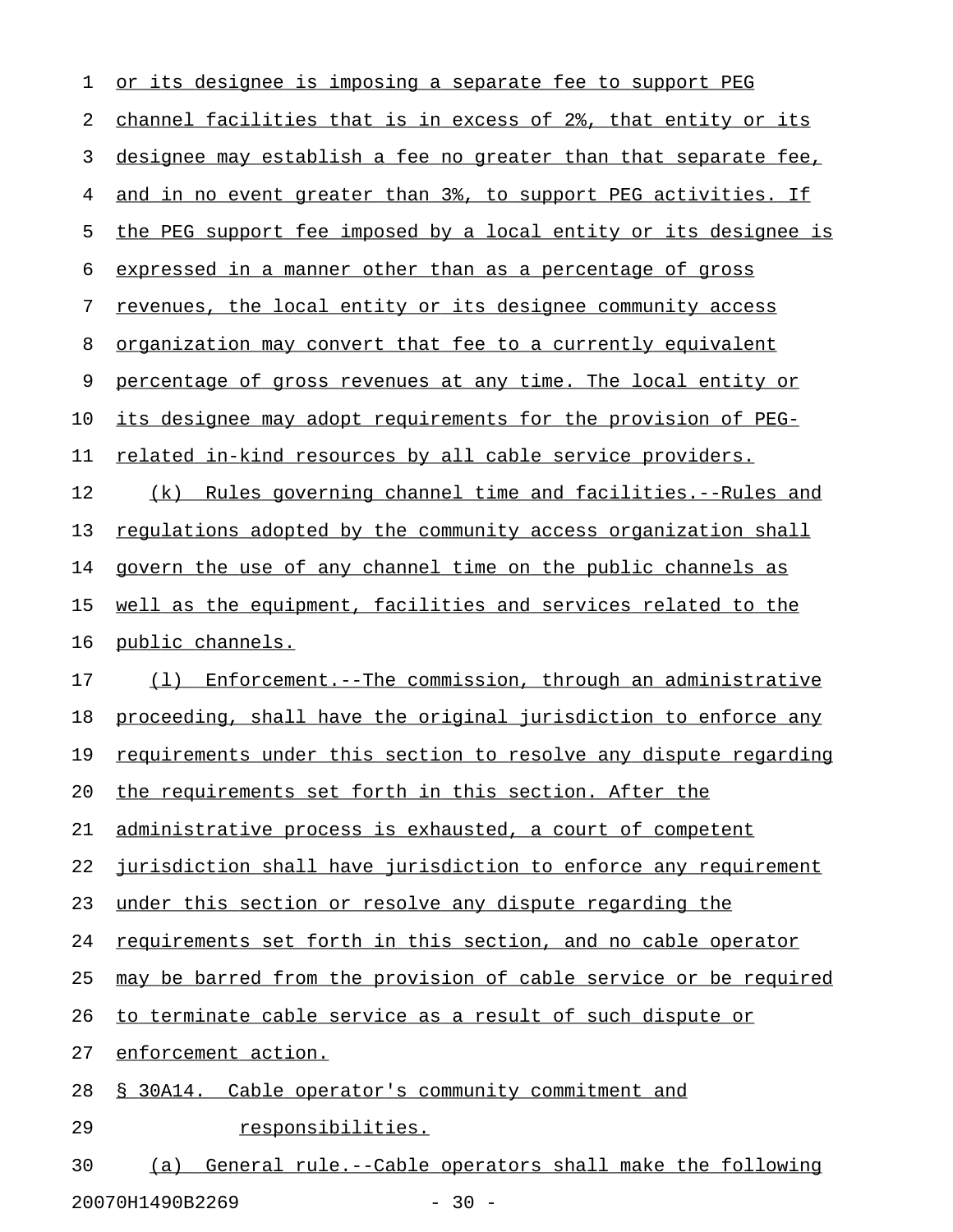1 commitments to the communities they serve.

2 (b) Provision of basic service to public institutions.--3 Cable operators shall install and retain or provide, without 4 charge, one service outlet activated for basic service to any 5 and all fire stations, public schools, police stations, public 6 libraries and other such buildings used for municipal purposes. 7 (c) Provision of Internet service to public institutions.--8 Cable operators shall provide high-speed broadband Internet 9 service, without charge, through one service outlet activated 10 for basic service to any and all fire stations, public schools, 11 police stations, public libraries and other such buildings used 12 for municipal purposes. 13 (d) Equipment and training.--A cable operator shall provide 14 equipment and training for access users without charge, on a 15 schedule to be agreed upon between the municipality and the CATV 16 company. 17 (e) Return feed.--The CATV company shall provide a return 18 feed from any one location in the municipality, without charge, 19 to the CATV company's headend or other location of 20 interconnection to the cable television system for public, 21 educational or governmental use, which return feed, at a 22 minimum, provides the ability for the municipality to cablecast 23 live or taped access programming, in real time, as may be 24 applicable to the CATV company's customers in the municipality. 25 No CATV company is responsible for providing a return access 26 feed unless a municipality requests such a feed in writing. A 27 CATV company that has interconnected with another CATV company 28 may require the second CATV company to pay for one-half of the 29 CATV company's absorbed costs for extension. 30 (f) Cable operator responsibilities.--Cable operators are

20070H1490B2269 - 31 -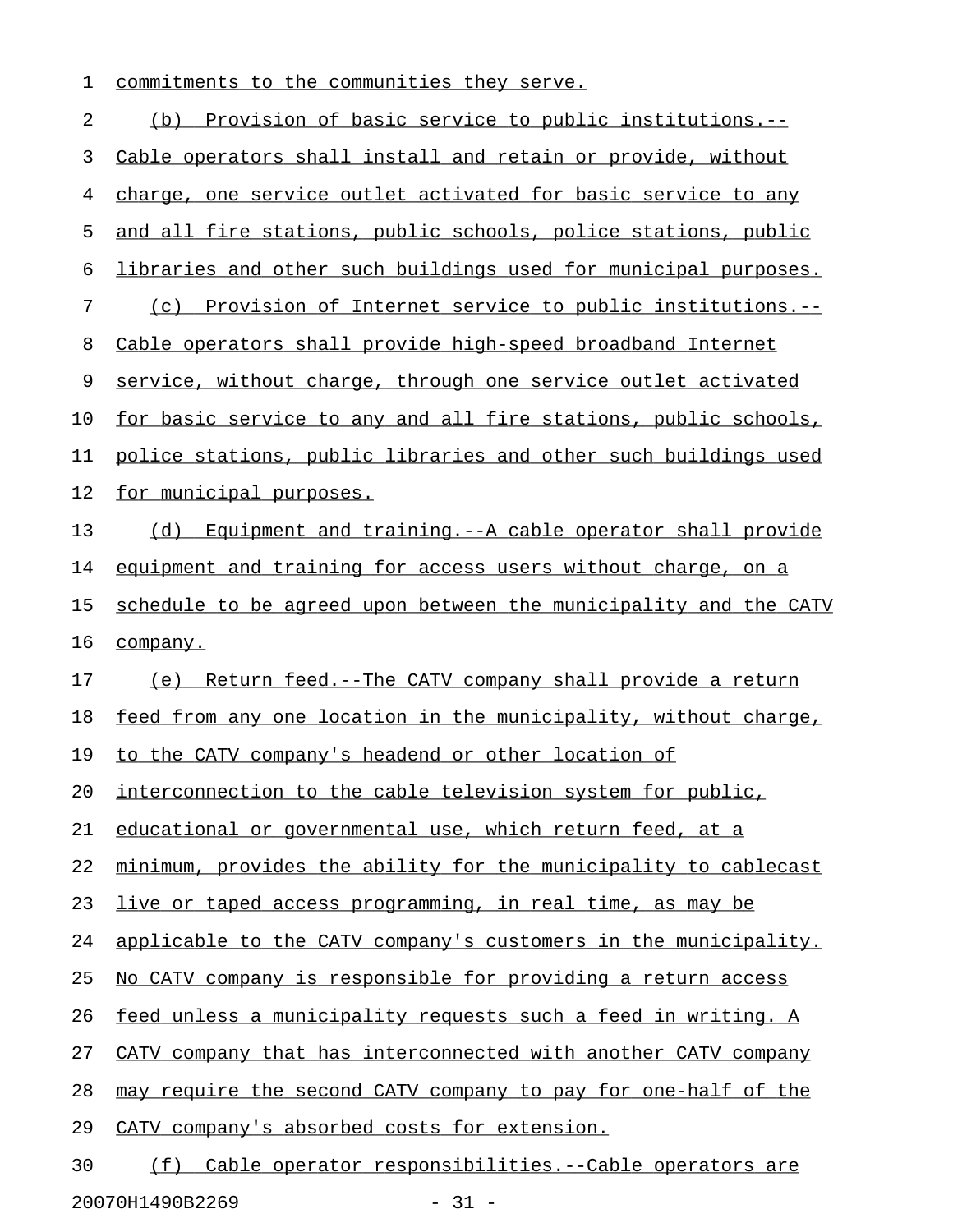## 1 responsible to:

| 2  | clearly and conspicuously disclose to users, in<br>(1)            |
|----|-------------------------------------------------------------------|
| 3  | plain language, accurate information concerning any terms,        |
| 4  | conditions or limitations on the broadband network service        |
| 5  | they offer, the speeds of the download and uploading speeds       |
| 6  | of the provider's high-speed broadband Internet service;          |
| 7  | interconnect their facilities with the facilities of<br>(2)       |
| 8  | other providers of broadband network services on reasonable       |
| 9  | and nondiscriminatory terms or conditions; and                    |
| 10 | not prohibit a user from attaching or using a device<br>(3)       |
| 11 | on the provider's network that does not physically damage or      |
| 12 | materially degrade other users' utilization of the network.       |
| 13 | § 30A15. Deployment requirements for Statewide cable license.     |
| 14 | General rule.--As part of any franchise issued by the<br>(a)      |
| 15 | commission under this chapter, a cable operator shall be          |
| 16 | required to deploy cable service in their entire service          |
| 17 | territory.                                                        |
| 18 | Deployment requirements.--Deployment requirements for<br>(b)      |
| 19 | cable operators with more than 250,000 or more local exchange or  |
| 20 | long-distance lines in this Commonwealth:                         |
| 21 | <u>Within three years of the issuance of the Statewide</u><br>(1) |
| 22 | license:                                                          |
| 23 | (i) The operator shall provide access to its cable                |
| 24 | service including high-speed broadband Internet service           |
| 25 | on a commercial basis to a number of households at least          |
| 26 | equal to 35% of the customer households in the franchise          |
| 27 | holder's service area.                                            |
| 28 | (ii) At least 25% of the households with access to                |
| 29 | the holder's cable and high-speed broadband Internet              |
| 30 | service on a commercial basis shall be low-income                 |
|    |                                                                   |

20070H1490B2269 - 32 -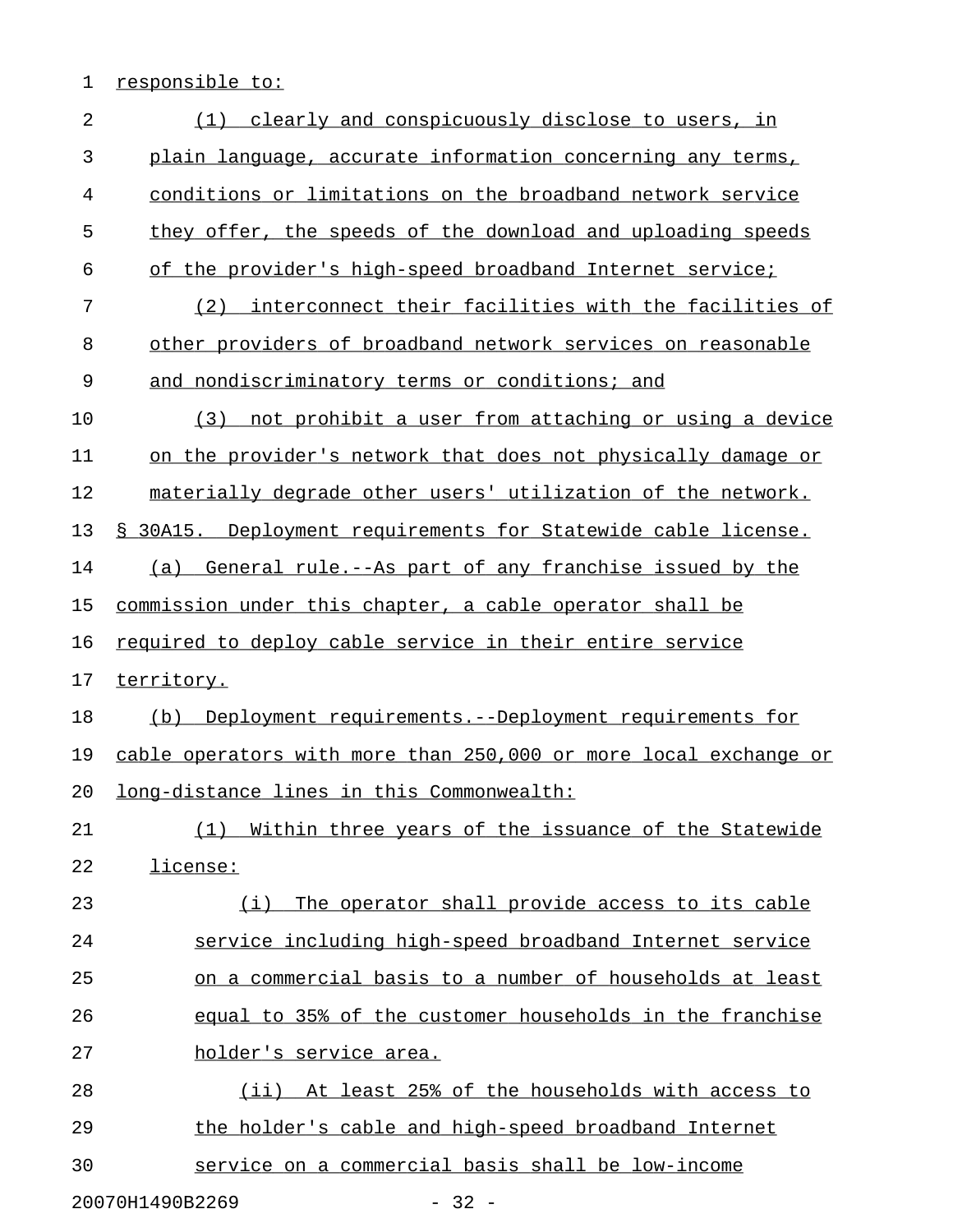1 households.

2 (2) Within six years of the issuance of the Statewide 3 license: \_\_\_\_\_\_\_\_

4 (i) the operator shall provide access to its cable 5 and high-speed broadband Internet service on a commercial 6 basis to 70% of the households in its service area; and 7 (ii) at least 30% of the households with access to 8 the holder's cable and high-speed broad band Internet 9 service on a commercial basis shall be low-income 10 households. 11 (3) Within 12 years of the issuance of the initial 12 Statewide license, the operator, if it obtained a franchise 13 renewal, or any transferee shall provide access to its cable 14 and high-speed broadband Internet service on a commercial 15 basis service to all of the households in its service area 16 subject to its line extension policy. 17 (4) After three years of providing service under this 18 subsection, the license holder may apply to the commission 19 for an extension of subsection  $(b)(1)$  and  $(2)$  if ten percent 20 of the households with access to the operator's cable service 21 have not subscribed to the license holder's cable service for 22 six consecutive months within three years after it begins 23 offering service. 24 (c) Deployment requirements for incumbent cable companies 25 that become Statewide franchise holders.--Incumbent cable 26 companies that become Statewide franchise holders shall not 27 reduce the number or percentage of household served, shall build 28 out to all residential households subject to the operator's line 29 extension policy within three years and shall upgrade their 30 facilities across the entire service area within three years of 20070H1490B2269 - 33 -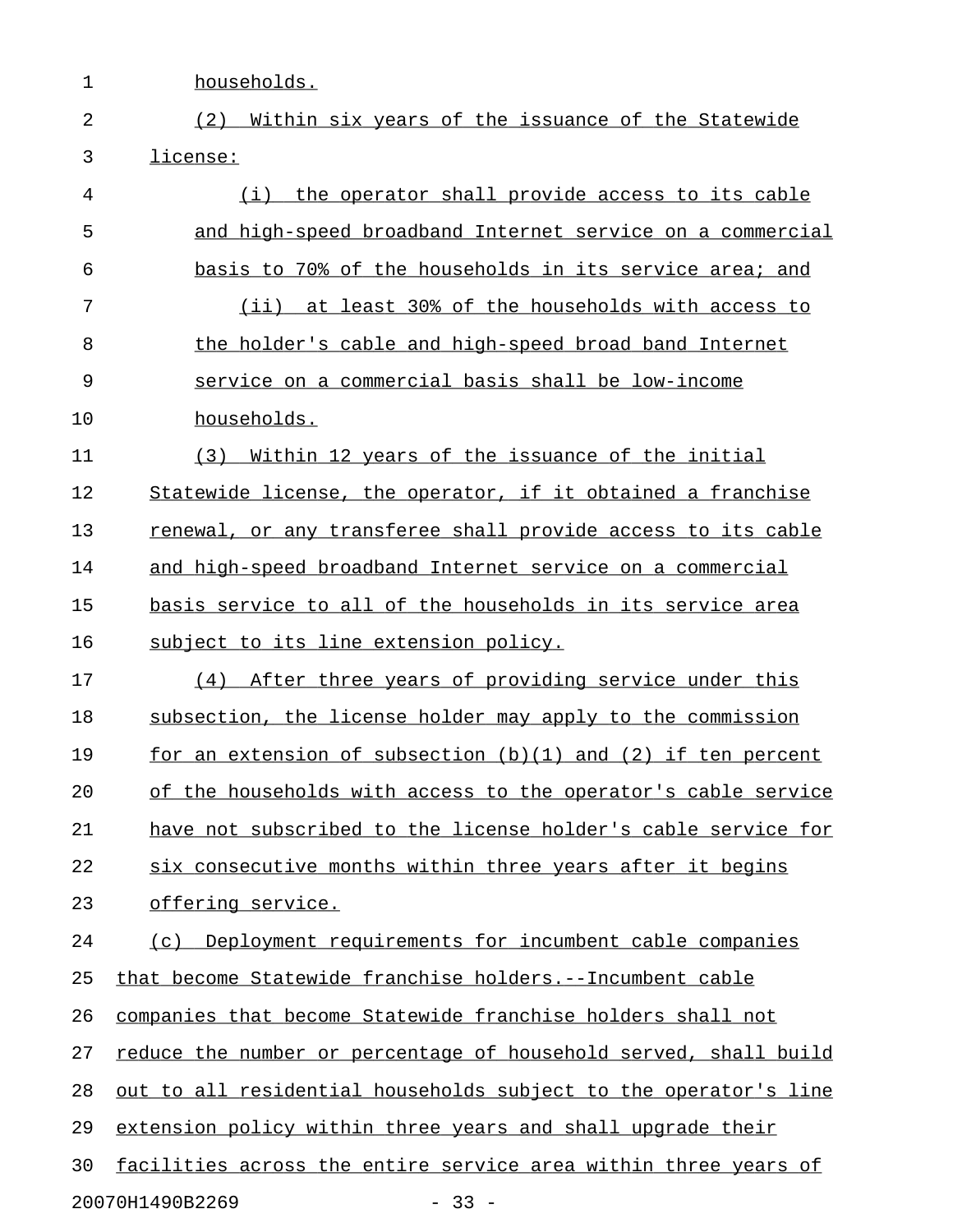1 the date the cable operator upgrades any part of its facilities. 2 (d) Deployment requirements for all other Statewide 3 franchise holders.--Within three years of the issuance of the 4 franchise, all other Statewide franchise holders shall fully 5 complete a system capable of providing cable service to all 6 households within the cable operator's service area, subject to 7 the cable operator's line extension policy. 8 (e) Discrimination by building owners prohibited.--No 9 building owner may discriminate against a telephone company, 10 broadband services or advanced communications company or its 11 ability to provide services to one or more tenants of a 12 multitenant property that is owned or controlled by the building 13 owner, including discriminatory terms and conditions by which 14 the telephone company, broadband services or advanced 15 communications company gains physical access to the property to 16 place its facilities and provide telecommunications services to 17 the property's tenants. The commission shall have jurisdiction 18 to implement the provisions of this subsection by appropriate 19 rules and regulations and to adjudicate administratively 20 disputes arising under this subsection. In no event may the lack 21 of agreement over terms and conditions of access delay the 22 ability of a requesting telecommunications company to obtain 23 access for more than 30 days following an initial request 24 therefore. 25 (f) Annual reports.--All license holders must file annual 26 public reports with the commission and the relevant local entity 27 that shall contain: 28 (1) The total number of actual subscribers in this 29 Commonwealth for the preceding fiscal year. 30 (2) The total number of actual subscribers within each

20070H1490B2269 - 34 -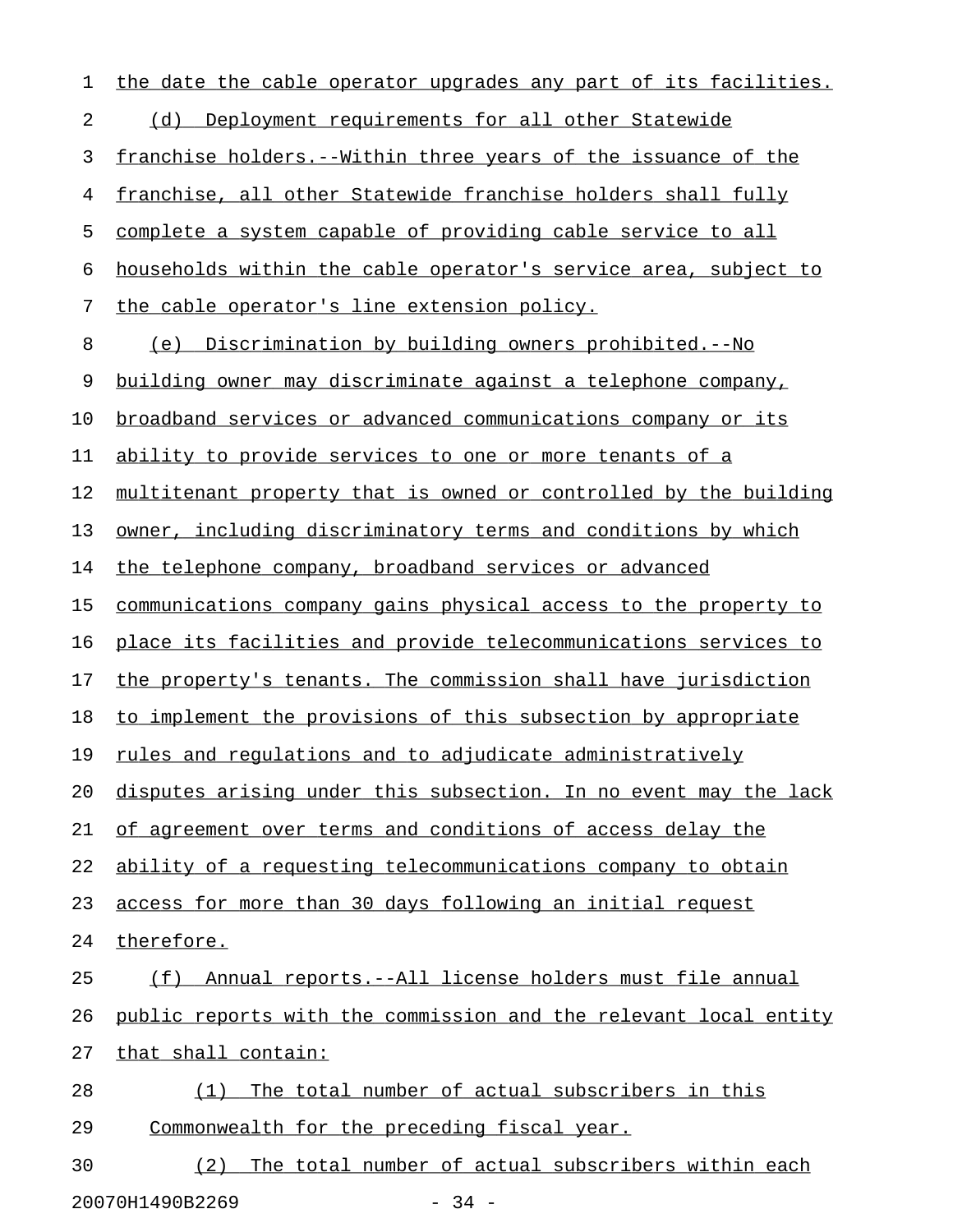1 zip code in this Commonwealth for the preceding fiscal year. 2 (3) A description and map of the physical area in which 3 the license holder currently offers video services for the 4 preceding fiscal year. 5 (4) A description and map of the physical area in which 6 the license holder plans to offer video services for the next 7 fiscal year. The license holder is not required to build out 8 to all the described areas indicated to the commission, as 9 long as the provisions of this chapter are being met. 10 § 30A16. Discrimination in provision of service prohibited. 11 (a) General rule.--The franchise holder shall make all 12 efforts to become capable of providing cable service to all 13 households within the designated service area footprint. A cable 14 operator that has been granted a Statewide franchise under this 15 chapter shall not deny access to cable service to any group of 16 potential residential subscribers because of the income or race 17 of the residents in the local area in which such group resides. 18 A franchisee must submit to the commission a development 19 schedule, setting forth the municipalities to be served, the 20 date service shall begin in each proposed municipality, and a 21 date certain by which each community will be able to receive 22 cable service. The commission shall ensure that the build-out 23 process is not discriminatory based on an area's class or race. 24 If deployment of cable services under a Statewide franchise is 25 scheduled for deployment in a given area, the cable operator 26 must offer service to all residents within the geographic area 27 or the commission may terminate the franchise pursuant to 28 section 30A08 (relating to termination of Statewide franchise). 29 (b) Enforcement.--If the commission determines that a cable 30 operator has denied access to cable service to a group of

20070H1490B2269 - 35 -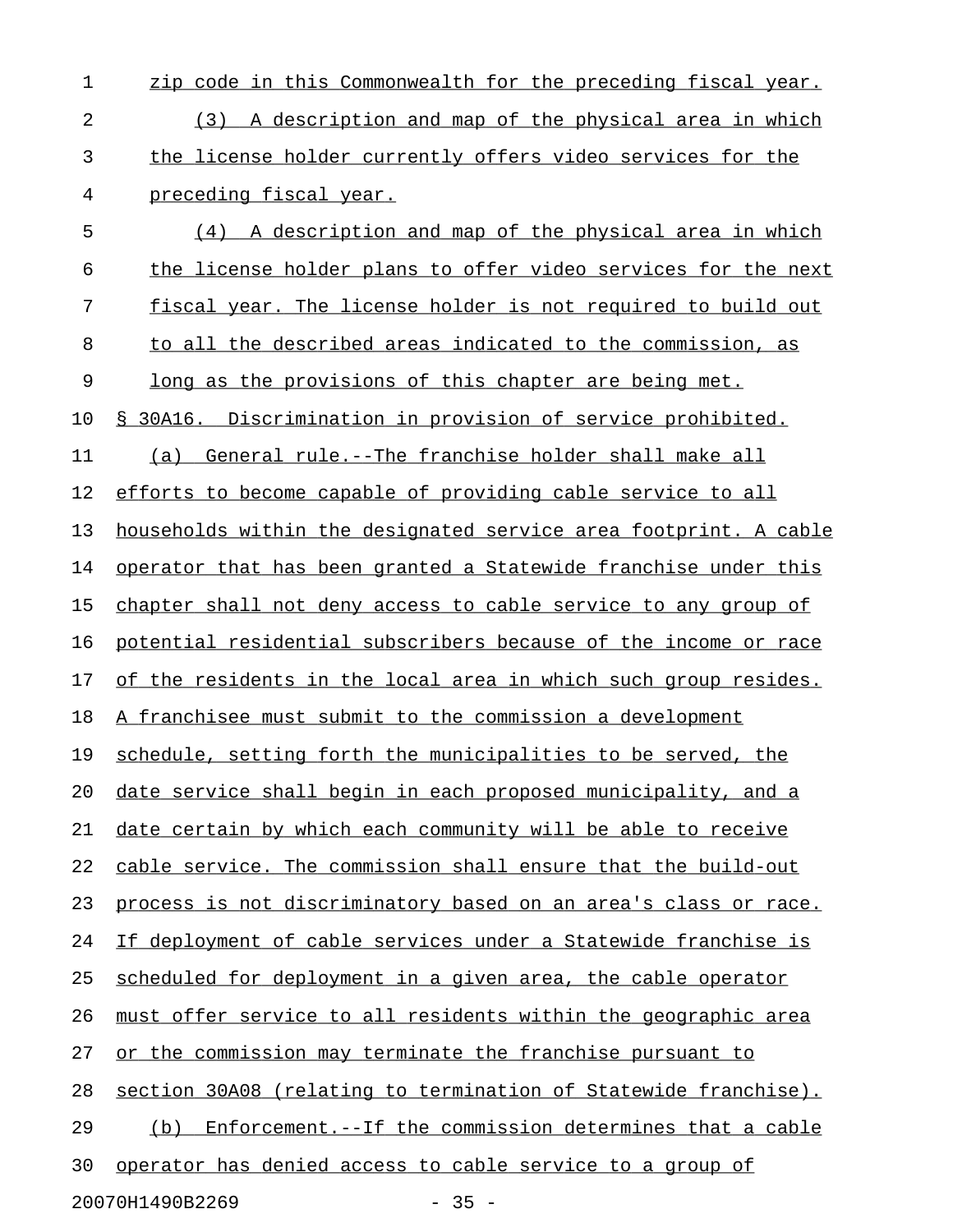| 1  | potential residential subscribers because of the income levels          |
|----|-------------------------------------------------------------------------|
| 2  | of the residents of the local area in which such group resides          |
| 3  | or has failed to meet the requirements of the section, the              |
| 4  | commission is authorized to, after conducting a hearing with            |
| 5  | full notice and opportunity to be heard, impose monetary                |
| 6  | penalties of not less than \$50,000 nor more than \$100,000 per         |
| 7  | municipality, not to exceed a total of \$3,650,000 per year for         |
| 8  | all violations. A municipality in which the provider offers             |
| 9  | cable service shall be an appropriate party in any such                 |
| 10 | proceeding.                                                             |
| 11 | § 30A17. Requirement for adequate service and consumer                  |
| 12 | protection.                                                             |
| 13 | Every cable operator shall provide safe, adequate and                   |
| 14 | reliable service in accordance with applicable laws, regulations        |
| 15 | and franchise requirements. Cable operators with a Statewide            |
| 16 | <u>franchise or a franchise issued by a municipality are subject to</u> |
| 17 | any customer service standards pertaining to the provision of           |
| 18 | cable service established by law or regulation. All customer            |
| 19 | service and consumer protection standards under this section            |
| 20 | shall be interpreted and applied to accommodate newer or                |
| 21 | different technologies while meeting or exceeding the goals of          |
| 22 | these standards. Not withstanding any other provisions of this          |
| 23 | chapter, all customer service standards and consumer protection         |
| 24 | standards shall be interpreted and applied to any cable system          |
| 25 | operators as defined in this chapter who also provide                   |
| 26 | telecommunications services to any customers in their service           |
| 27 | territory; and such telecommunications service providers shall          |
| 28 | be subject to the customer service and consumer protection              |
| 29 | requirements established in 52 Pa. Code Chs. 63 (relating to            |
| 30 | telephone service) and 64 (relating to standards and billing            |
|    | $-36 -$<br>20070H1490B2269                                              |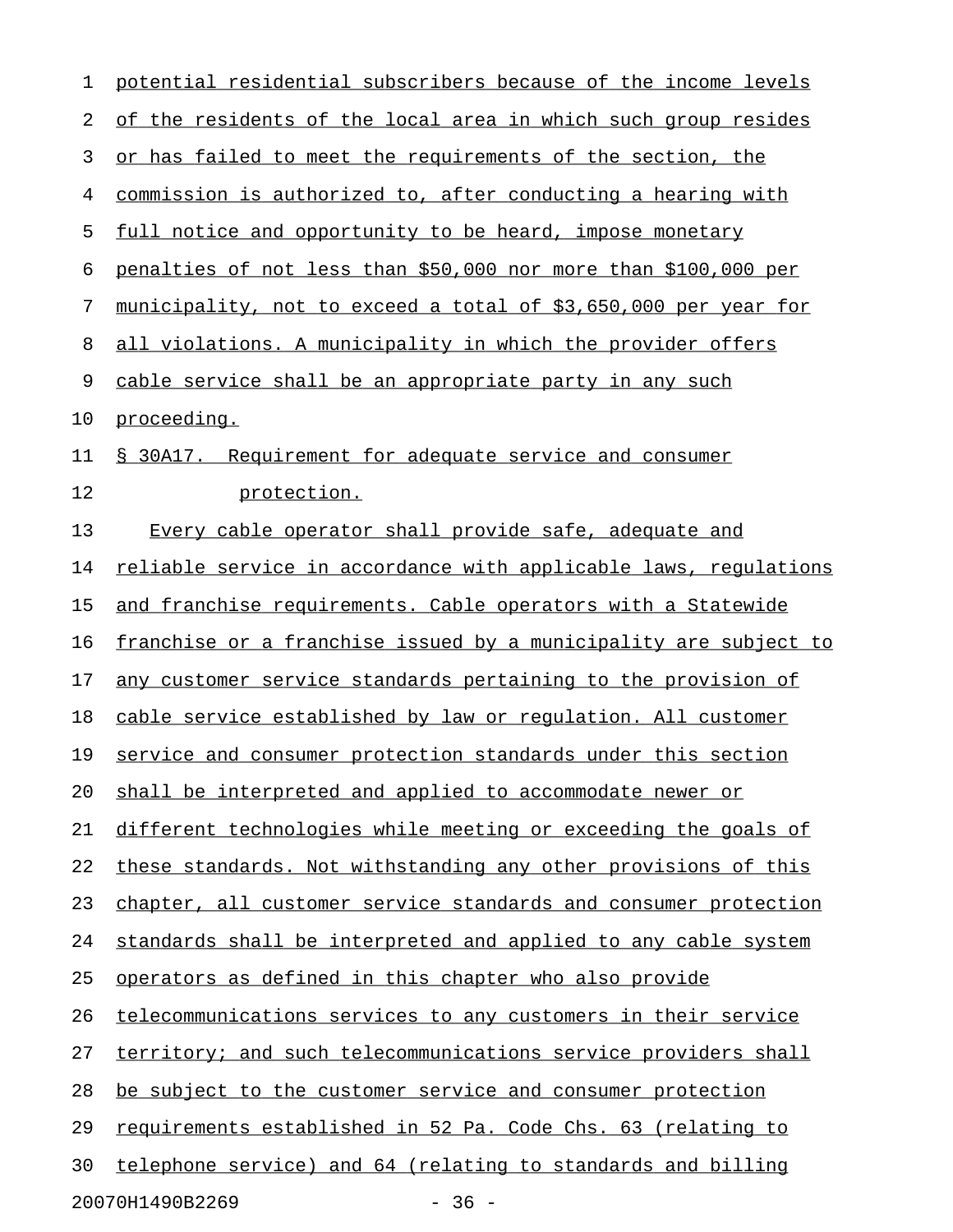| 1  | practices for residential telephone service) and section            |
|----|---------------------------------------------------------------------|
| 2  | $3019(b)(2)$ (relating to additional powers and duties).            |
| 3  | § 30A18. Enforcement.                                               |
| 4  | The exclusive remedy for enforcing the provisions of this           |
| 5  | chapter, shall be the commission. In addition to any other          |
| 6  | authority established under law, the Office of Consumer Advocate    |
| 7  | and the Office of Small Business Advocate shall have the            |
| 8  | authority to represent the interests of consumers under this        |
| 9  | chapter.                                                            |
| 10 | § 30A19. Statewide high-speed broadband assessment and              |
| 11 | development.                                                        |
| 12 | General rule.--The Department of Community and Economic<br>(a)      |
| 13 | Development shall enlist a public-private partnership to            |
| 14 | implement a comprehensive, Statewide high-speed broadband           |
| 15 | Internet deployment and adoption initiative with the purpose of:    |
| 16 | Ensuring that all Commonwealth residents and<br>(1)                 |
| 17 | businesses have access to affordable and reliable high-speed        |
| 18 | broadband Internet services.                                        |
| 19 | (2) Achieving improved technology literacy, increased               |
| 20 | computer ownership and high-speed broadband Internet use            |
| 21 | among Commonwealth residents and businesses.                        |
| 22 | Establishing and empowering local technology teams<br>(3)           |
| 23 | in each county to plan for improved technology use across           |
| 24 | multiple community sectors.                                         |
| 25 | Establishing and sustaining an environment ripe for<br>(4)          |
| 26 | telecommunications and technology investment Statewide.             |
| 27 | <u>Private-public partnership to cooperate.--The public-</u><br>(b) |
| 28 | private partnership as set forth in subsection (a) shall include    |
| 29 | input and cooperation among State agencies and bodies               |
| 30 | representing economic development, local community development,     |
|    | 20070H1490B2269<br>$-37 -$                                          |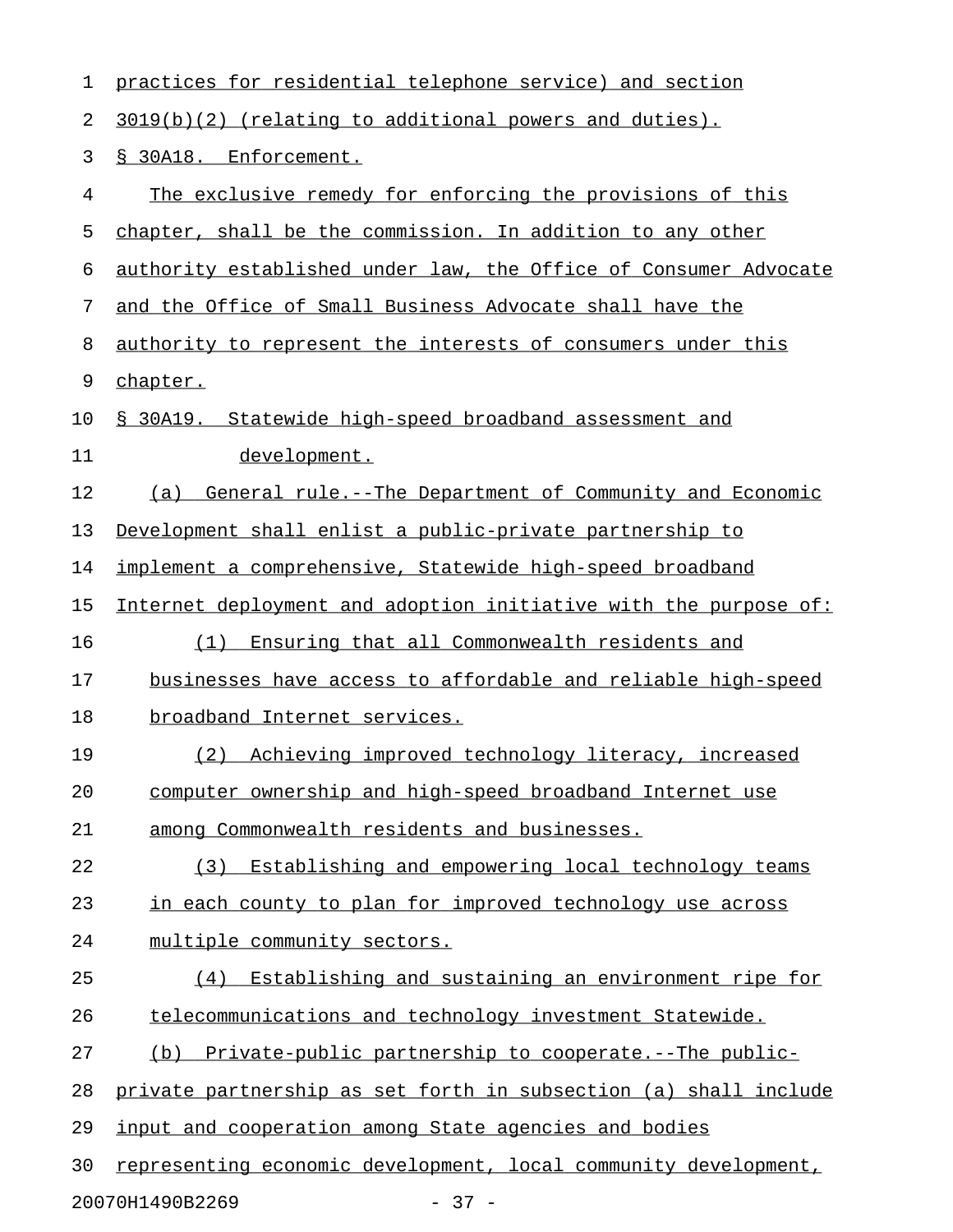| 1  | technology planning, education, health care and other relevant   |
|----|------------------------------------------------------------------|
| 2  | entities. The public entities within the partnership shall       |
| 3  | collaborate with telecommunications providers, technology        |
| 4  | companies, telecommunications labor organizations, community-    |
| 5  | based organizations and relevant private sector entities to      |
| 6  | achieve the purposes set forth in subsection (a).                |
| 7  | Requirements.--The high-speed broadband Internet<br>(c)          |
| 8  | deployment and adoption initiative as set forth in paragraph (2) |
| 9  | shall include, but not be limited to:                            |
| 10 | (1) Creating a geographic Statewide inventory of high-           |
| 11 | speed broadband Internet service and other relevant              |
| 12 | telecommunications and information technology services. The      |
| 13 | inventory shall:                                                 |
| 14 | Identify geographic gaps in high-speed broadband<br>(i)          |
| 15 | Internet service through a method of geographic                  |
| 16 | information systems (GIS) mapping of service availability        |
| 17 | and GIS analysis at the census block level.                      |
| 18 | (ii) Provide a baseline assessment of Statewide                  |
| 19 | high-speed broadband Internet deployment in terms of             |
| 20 | percentage of households with high-speed broadband               |
| 21 | Internet availability.                                           |
| 22 | (iii) Provide updates to these data every six                    |
| 23 | months.                                                          |
| 24 | Tracking Statewide residential and business adoption<br>(2)      |
| 25 | of high-speed broadband Internet, computers and related          |
| 26 | information technology; identifying barriers to adoption; and    |
| 27 | measuring progress on these data annually.                       |
| 28 | (3) Building and facilitating in each county or                  |
| 29 | designated region a local technology planning team with          |
| 30 | members representing a cross section of the community,           |
|    | 20070H1490B2269<br>$-38 -$                                       |